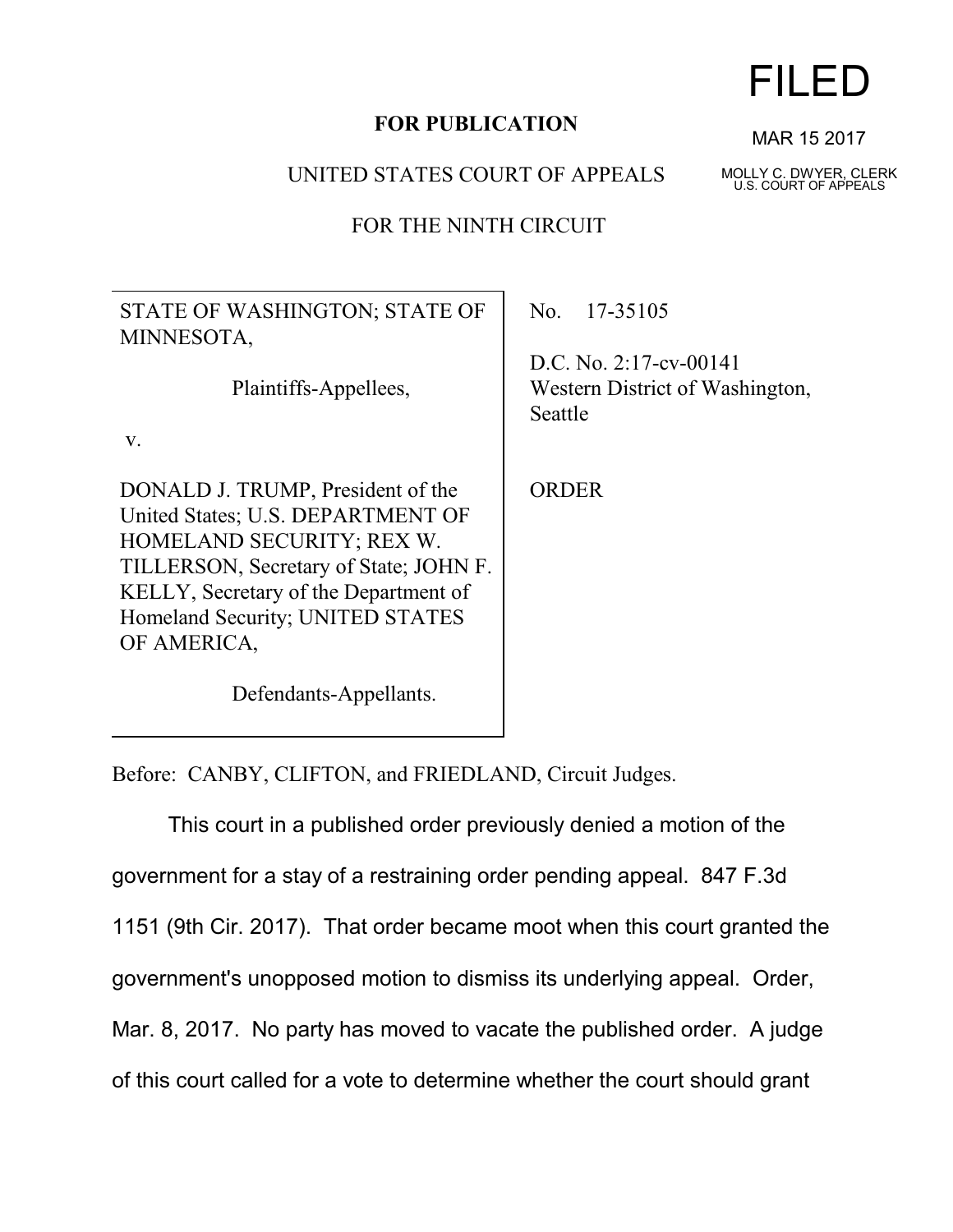en banc reconsideration in order to vacate the published order denying the stay. The matter failed to receive a majority of the votes of the active judges in favor of en banc reconsideration. Vacatur of the stay order is denied. *See U.S. Bancorp Mortgage Co. v. Bonner Mall Partnership*, 513 U.S. 18, (1994) (holding that the "extraordinary remedy of vacatur" is ordinarily unjustified when post-decision mootness is caused by voluntary action of the losing party).

This order is being filed along with the concurrence of Judge Reinhardt and the dissent of Judge Bybee. Filings by other judges may follow.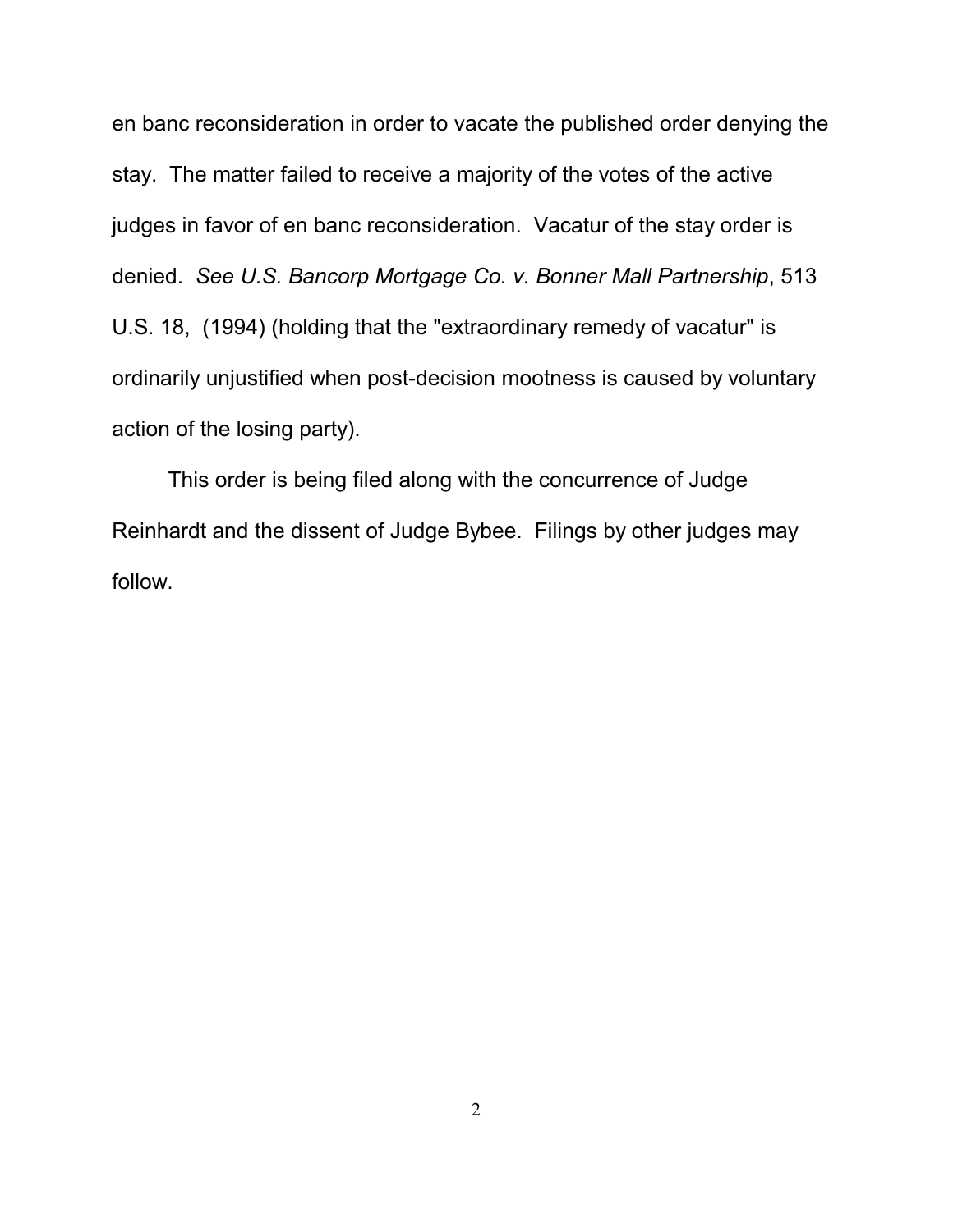# FILED

*Washington v. Trump*, No. 17-35105

REINHARDT, J., concurring in the denial of en banc rehearing:

MAR 15 2017

MOLLY C. DWYER, CLERK U.S. COURT OF APPEALS

I concur in our court's decision regarding President Trump's first Executive Order – the ban on immigrants and visitors from seven Muslim countries. I also concur in our court's determination to stand by that decision, despite the effort of a small number of our members to overturn or vacate it. Finally, I am proud to be a part of this court and a judicial system that is independent and courageous, and that vigorously protects the constitutional rights of all, regardless of the source of any efforts to weaken or diminish them.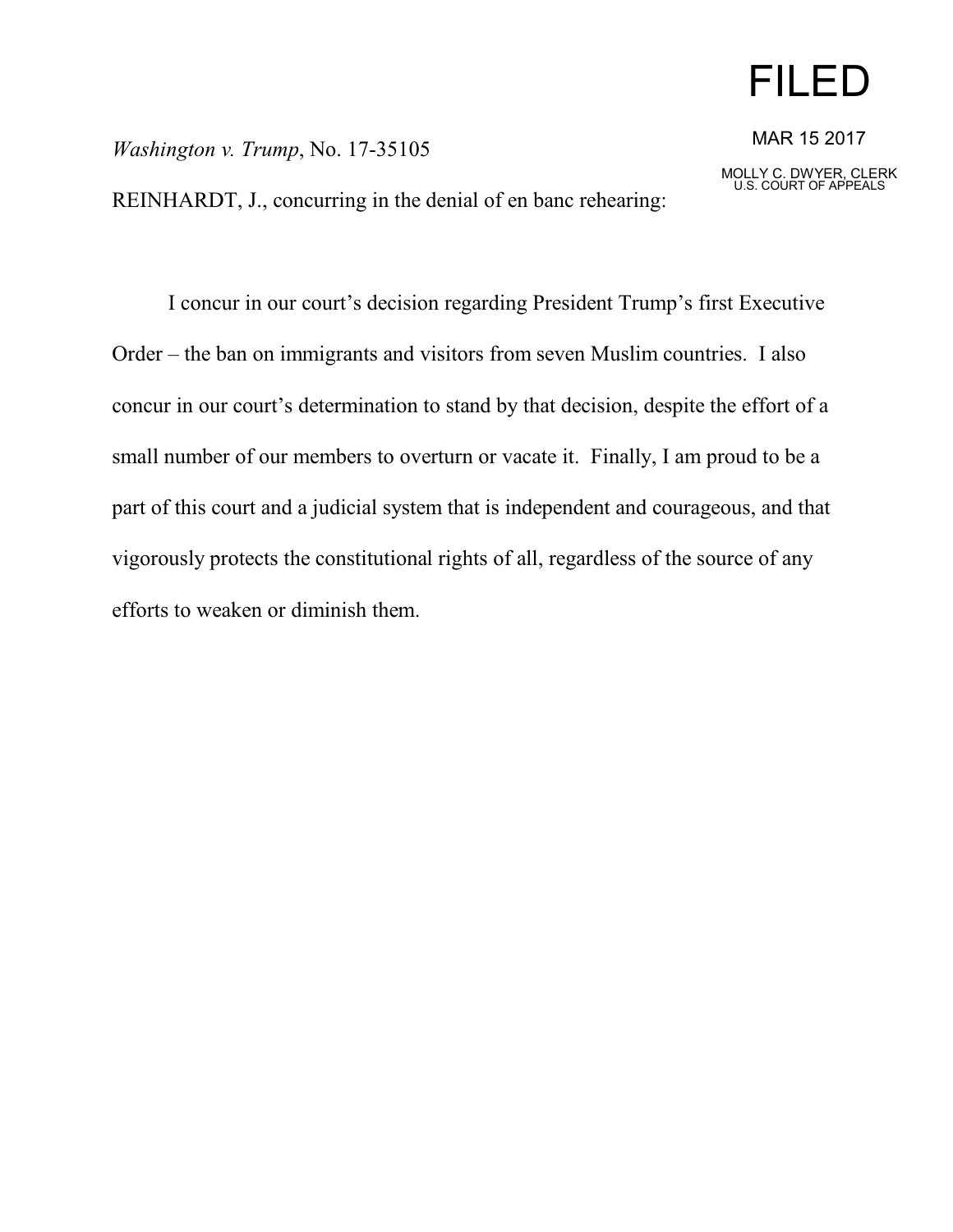# FILED

MAR 15 2017

*Washington v. Trump*, No. 17-35105 (Motions Panel–February 9, 201 MOLLY C. DWYER, CLERK

BYBEE, Circuit Judge, with whom KOZINSKI, CALLAHAN, BEA, and IKUTA, Circuit Judges, join, dissenting from the denial of reconsideration *en banc*.

I regret that we did not decide to reconsider this case *en banc* for the purpose of vacating the panel's opinion. We have an obligation to correct our own errors, particularly when those errors so confound Supreme Court and Ninth Circuit precedent that neither we nor our district courts will know what law to apply in the future.

The Executive Order of January 27, 2017, suspending the entry of certain aliens, was authorized by statute, and presidents have frequently exercised that authority through executive orders and presidential proclamations. Whatever we, as individuals, may feel about the President or the Executive Order,<sup>1</sup> the President's decision was well within the powers of the presidency, and "[t]he wisdom of the policy choices made by [the President] is not a matter for our consideration." *Sale v. Haitian Ctrs. Council, Inc.*, 509 U.S. 155, 165 (1993).

<sup>&</sup>lt;sup>1</sup> Our personal views are of no consequence. I note this only to emphasize that I have written this dissent to defend an important constitutional principle—that the political branches, informed by foreign affairs and national security considerations, control immigration subject to limited judicial review—and not to defend the administration's policy.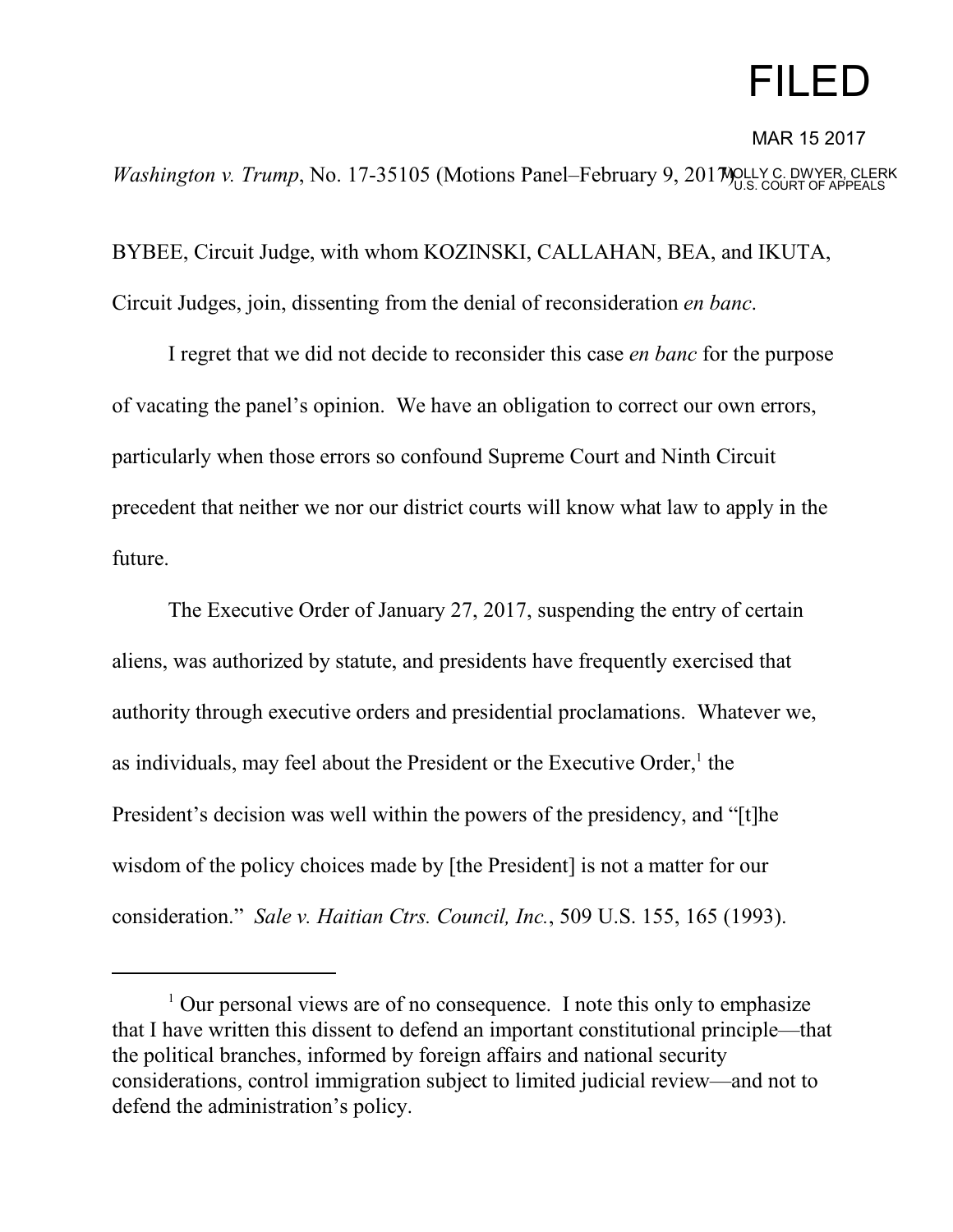This is not to say that presidential immigration policy concerning the entry of aliens at the border is immune from judicial review, only that our review is limited by *Kleindienst v. Mandel*, 408 U.S. 753 (1972)—and the panel held that limitation inapplicable. I dissent from our failure to correct the panel's manifest error.

### I

In this section I provide background on the source of Congress's and the President's authority to exclude aliens, the Executive Order at issue here, and the proceedings in this case. The informed reader may proceed directly to Part II.

#### A

"The exclusion of aliens is a fundamental act of sovereignty." *United States ex rel. Knauff v. Shaughnessy*, 338 U.S. 537, 542 (1950); *see also Landon v. Plasencia*, 459 U.S. 21, 32 (1982). Congress has the principal power to control the nation's borders, a power that follows naturally from its power "[t]o establish an uniform rule of Naturalization," U.S. Const. art. I, § 8, cl. 4, and from its authority to "regulate Commerce with foreign Nations," *id.* art. I, § 8, cl. 3, and to "declare War," *id.* art. I, § 8, cl. 11. *See Am. Ins. Ass'n v. Garamendi*, 539 U.S. 396, 414 (2003); *Harisiades v. Shaughnessy*, 342 U.S. 580, 588–89 (1952) ("[A]ny policy toward aliens is vitally and intricately interwoven with contemporaneous policies in regard to the conduct of foreign relations [and] the war power . . . ."). The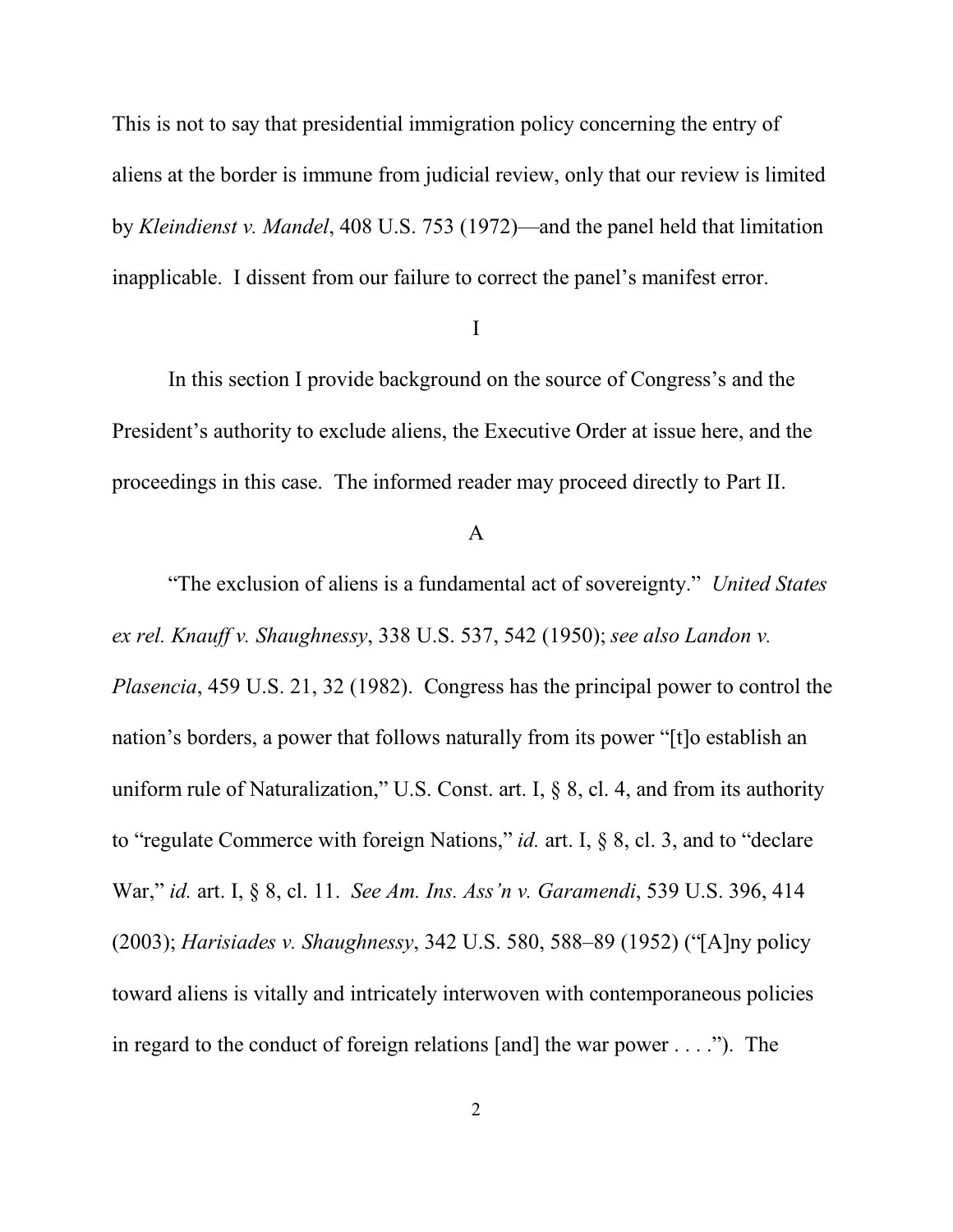President likewise has some constitutional claim to regulate the entry of aliens into the United States. "Although the source of the President's power to act in foreign affairs does not enjoy any textual detail, the historical gloss on the 'executive Power' vested in Article II of the Constitution has recognized the President's 'vast share of responsibility for the conduct of our foreign relations.'" *Garamendi*, 539 U.S. at 414 (quoting *Youngstown Sheet & Tube Co. v. Sawyer*, 343 U.S. 579, 610–11 (1952) (Frankfurter, J., concurring)). The foreign policy powers of the presidency derive from the President's role as "Commander in Chief," U.S. Const. art. II, § 2, cl. 1, his right to "receive Ambassadors and other public Ministers," *id.* art. II, § 3, and his general duty to "take Care that the Laws be faithfully executed," *id. See Garamendi*, 539 U.S. at 414*.* The "power of exclusion of aliens is also inherent in the executive." *Knauff*, 338 U.S. at 543.

In the Immigration and Nationality Act of 1952, Congress exercised its authority to prescribe the terms on which aliens may be admitted to the United States, the conditions on which they may remain within our borders, and the requirements for becoming naturalized U.S. citizens. 8 U.S.C. § 1101 *et seq.* Congress also delegated authority to the President to suspend the entry of "any class of aliens" as he deems appropriate:

Whenever the President finds that the entry of any aliens or of any

3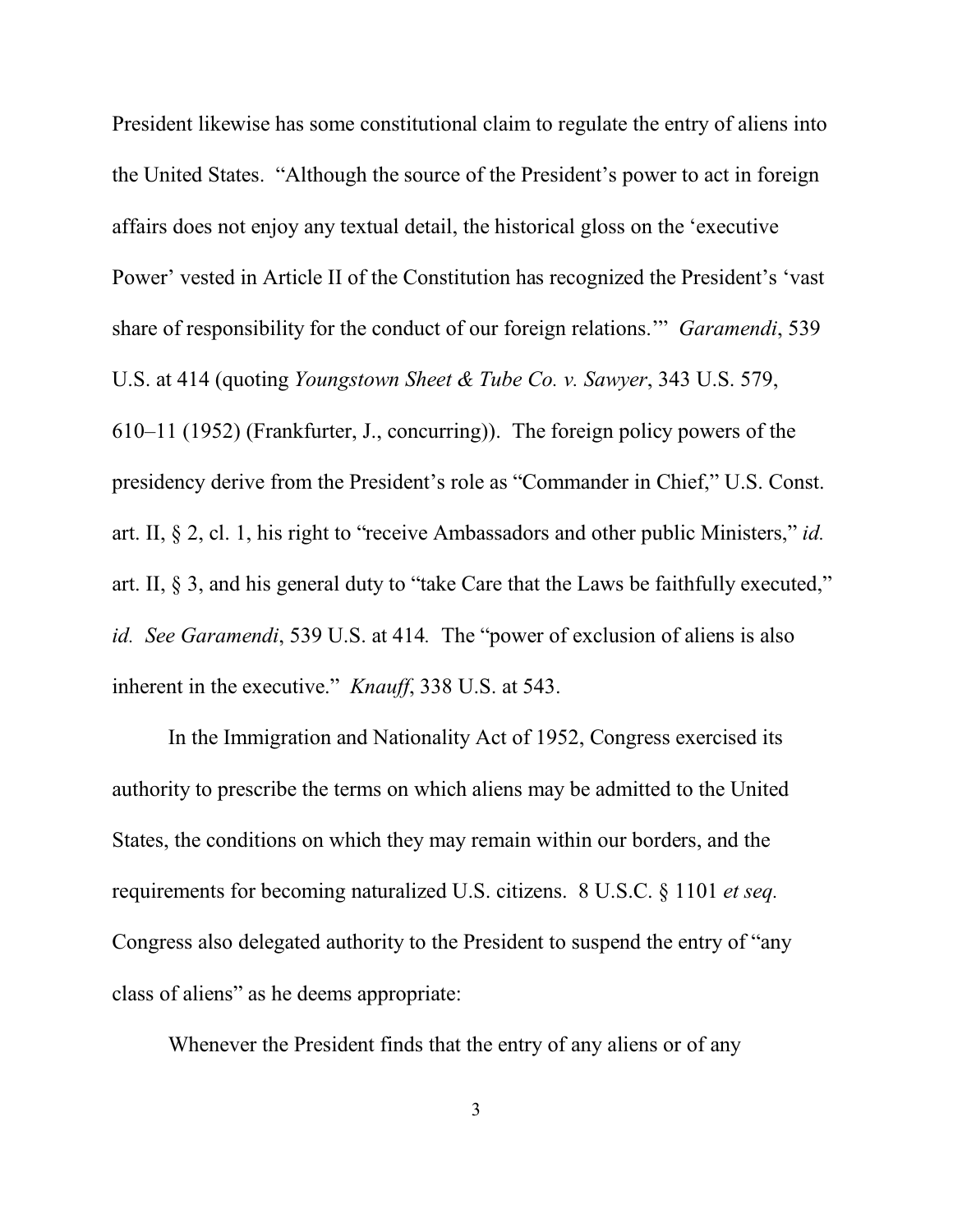class of aliens into the United States would be detrimental to the interests of the United States, he may by proclamation, and for such period as he shall deem necessary, suspend the entry of all aliens or any class of aliens as immigrants or nonimmigrants, or impose on the entry of aliens any restrictions he may deem to be appropriate.

*Id.* § 1182(f). Many presidents have invoked the authority of § 1182(f) to bar the entry of broad classes of aliens from identified countries.<sup>2</sup>

In Executive Order No. 13769, the President exercised the authority granted in § 1182(f). Exec. Order No. 13769 § 3(c) (Jan. 27, 2017), *revoked by* Exec. Order No. 13780 § 1(i) (Mar. 6, 2017). The Executive Order covered a number of subjects. Three provisions were particularly relevant to this litigation. First, the Executive Order found that "the immigrant and nonimmigrant entry into the United States of aliens from [seven] countries . . . would be detrimental to the interests of the United States" and ordered the suspension of entry for nationals (with certain exceptions) from those countries for 90 days. *Id.* The seven countries were Iran, Iraq, Libya, Somalia, Sudan, Syria, and Yemen. Second, it directed the Secretary of State to suspend the U.S. Refugee Admissions Program (USRAP) for 120 days.

<sup>2</sup> *See*, *e.g.*, Exec. Order No. 12324 (Sept. 29, 1981) (Reagan and Haiti); Proclamation No. 5517 (Aug. 22, 1986) (Reagan and Cuba); Exec. Order No. 12807 (May 24, 1992) (George H.W. Bush and Haiti); Proclamation No. 6958 (Nov. 22, 1996) (Clinton and Sudan); Proclamation No. 7359 (Oct. 10, 2000) (Clinton and Sierra Leone); Exec. Order No. 13276 (Nov. 15, 2002) (George W. Bush and Haiti); Exec. Order No. 13692 (Mar. 8, 2015) (Obama and Venezuela); Exec. Order No. 13726 (Apr. 19, 2016) (Obama and Libya).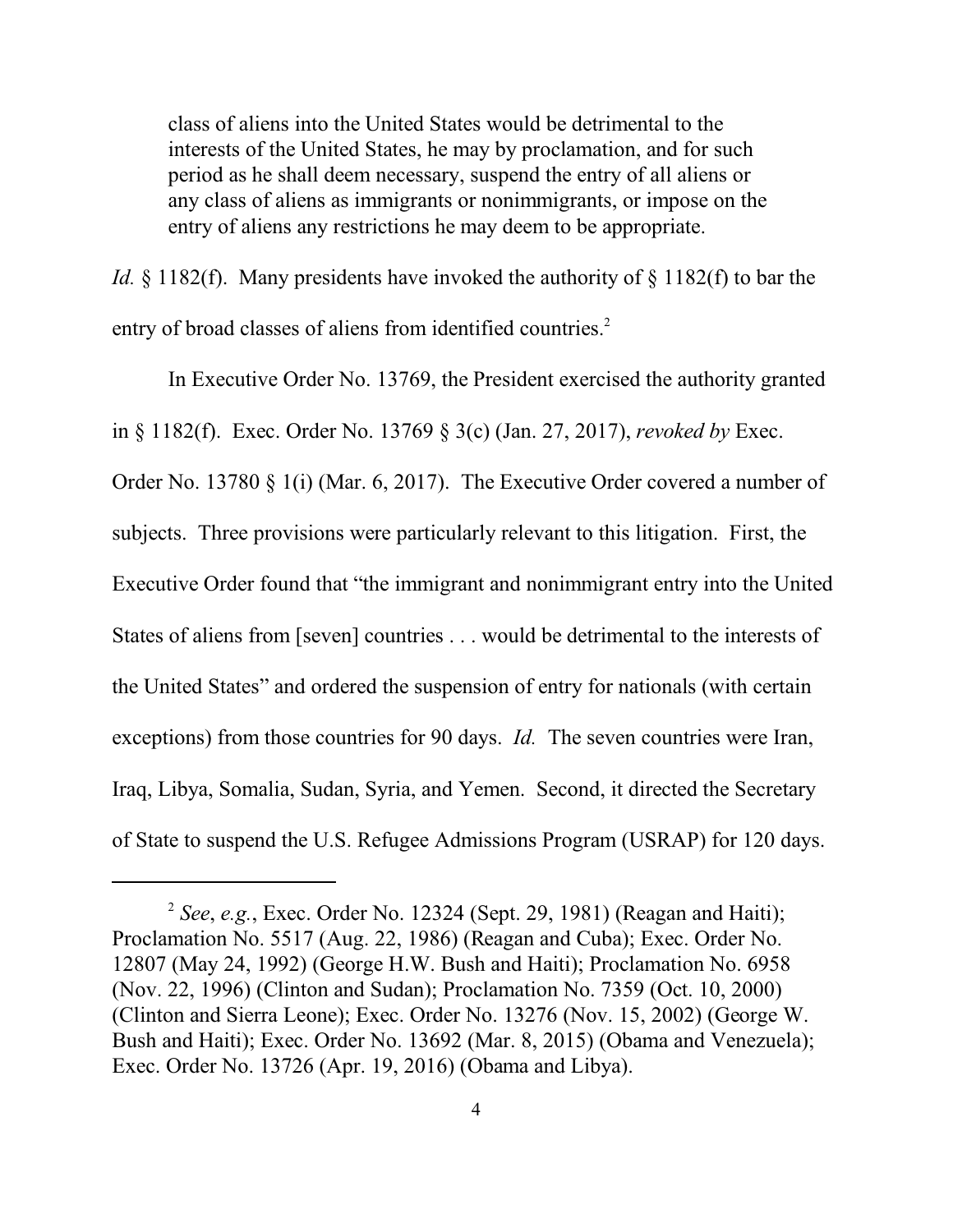However, exceptions could be made "on a case-by-case basis" in the discretion of the Secretaries of State and Homeland Security. Once USRAP resumed, the Secretary of State was "to prioritize refugee claims made by individuals on the basis of religious-based persecution, provided that the religion of the individual [was] a minority religion in the individual's country of nationality." *Id.* § 5(a), (b), (e). Third, it suspended indefinitely the entry of Syrian refugees. *Id.* § 5(c).

#### B

Three days after the President signed the Executive Order, the States of Washington and Minnesota brought suit in the Western District of Washington seeking declaratory and injunctive relief on behalf of their universities, businesses, citizens, and residents that were affected by the Executive Order in various ways. The States also sought a temporary restraining order (TRO). On February 3, 2017, following a hearing, the district court, without making findings of fact or conclusions of law with respect to the merits of the suit, issued a nationwide TRO against the enforcement of §§ 3(c), 5(a)–(c), (e). The district court proposed further briefing by the parties and a hearing on the States' request for a preliminary injunction.<sup>3</sup>

<sup>&</sup>lt;sup>3</sup> That same day, the district court for the District of Massachusetts denied a preliminary injunction to petitioners challenging the Executive Order on equal protection, Establishment Clause, due process, and APA grounds. *Louhghalam v.*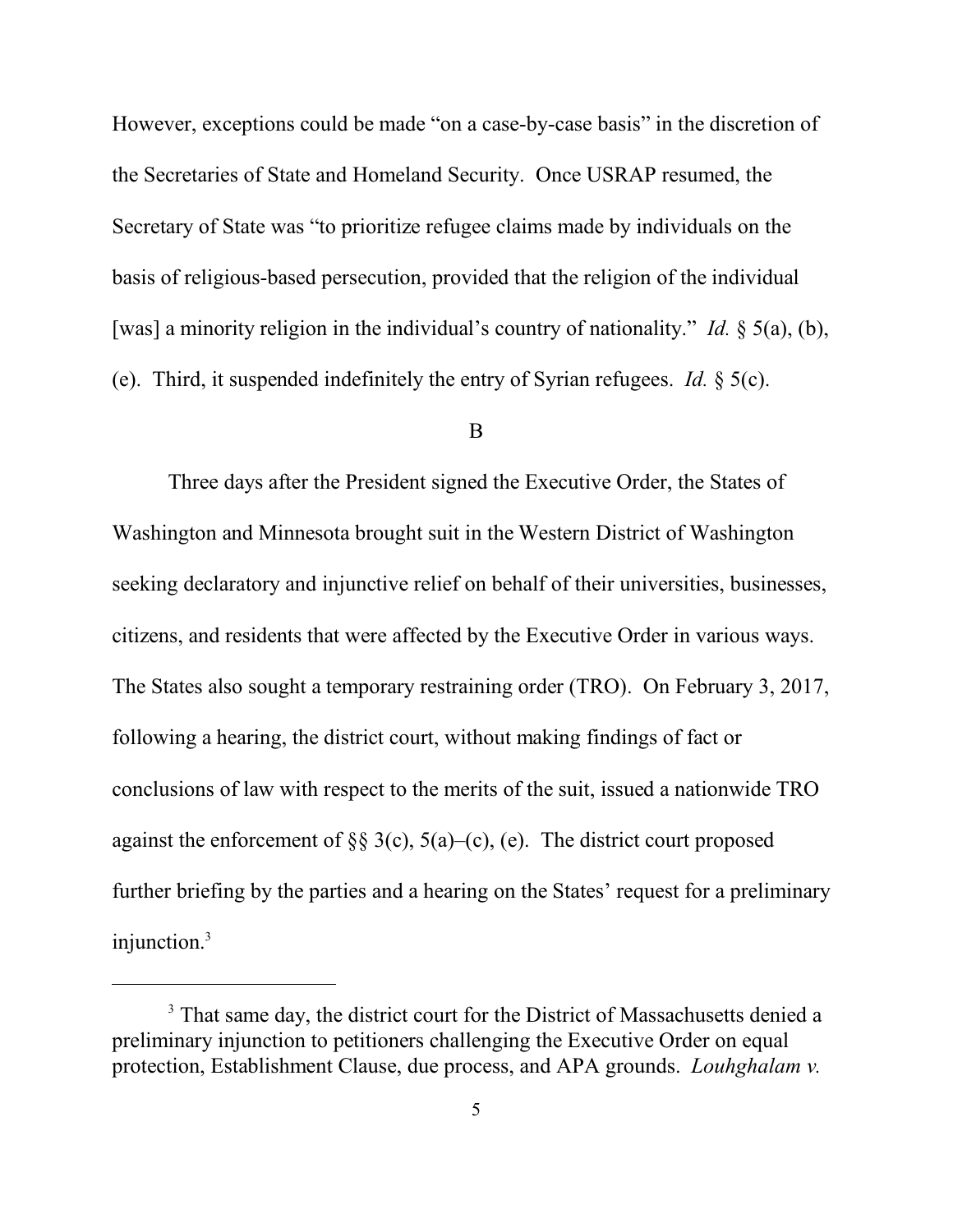The United States sought a stay of the district court's order pending an appeal. A motions panel of our court, on an expedited basis (including oral argument by phone involving four time zones), denied the stay. *Washington v. Trump*, 847 F.3d 1151 (9th Cir. 2017).

Among other things, the panel drew three critical conclusions. First, the panel held that, although we owe deference to the political branches, we can review the Executive Order for constitutionality under the same standards as we would review challenges to domestic policies. *See id.* at 1161–64. Second, the panel found that the States were likely to succeed on their due process arguments because "the Executive Order [does not] provide[] what due process requires, such as notice and a hearing prior to restricting an individual's ability to travel." *Id.* at 1164. Third, the panel found that there were at least "significant constitutional questions" under the Establishment Clause raised by the fact that the seven countries identified in the Executive Order are principally Muslim countries and the President, before and after his election, made reference to "a Muslim ban." *Id.* at 1168.

*Trump*, No. 17-10154-NMG, 2017 WL 479779 (D. Mass. Feb. 3, 2017). The following week, the district court for the Eastern District of Virginia granted a preliminary injunction against enforcement of the Executive Order in Virginia. The court's sole grounds were based on the Establishment Clause. *Aziz v. Trump*, No. 1:17-cv-116 (LMB/TCB), 2017 WL 580855 (E.D. Va. Feb. 13, 2017).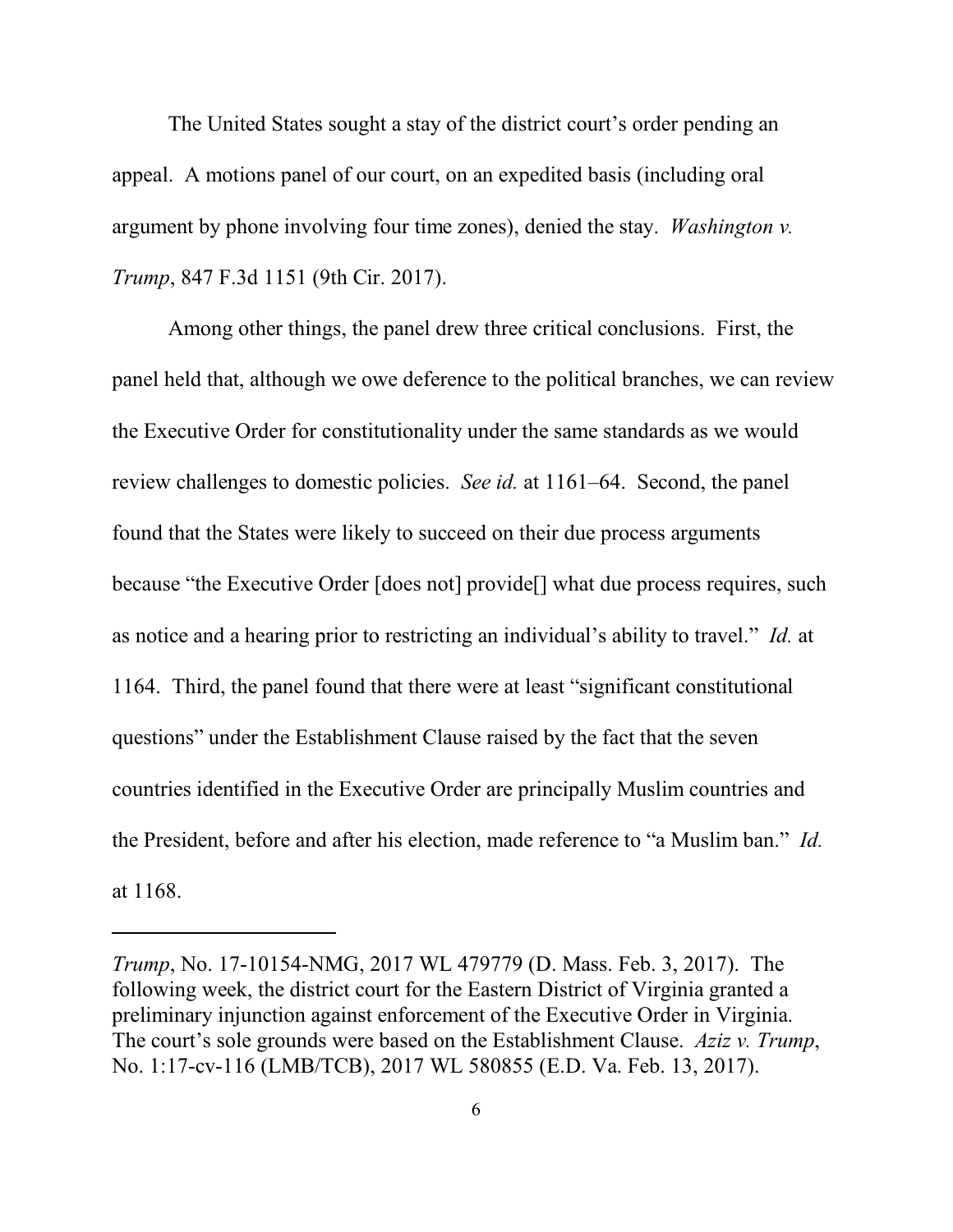In response to the panel's decision not to stay the district court's TRO pending appeal, a judge of our court asked for *en banc* review. The court invited the parties to comment on whether the entire court should review the judgment. The U.S. Department of Justice asked that the panel hold the appeal while the administration considered the appropriate next steps and vacate the opinion upon the issuance of any new executive order. A majority of the court agreed to stay the *en banc* process. In the end, the President issued a new Executive Order on March 6, 2017, that referred to the panel's decision and addressed some of the panel's concerns. In light of the new Executive Order, the Department of Justice moved to dismiss the appeal in this case. The panel granted the motion to dismiss but did not vacate its precedential opinion.<sup>4</sup>

Ordinarily, when an appeal is dismissed because it has become moot, any opinions previously issued in the case remain on the books. *U.S. Bancorp Mortg. Co. v. Bonner Mall P'ship*, 513 U.S. 18, 26 (1994) ("Judicial precedents are presumptively correct and valuable to the legal community as a whole. They . . . should stand unless a court concludes that the public interest would be served by a

<sup>&</sup>lt;sup>4</sup> Proceedings in the original suit filed by Washington and Minnesota are still pending in the Western District of Washington. The State of Hawaii also filed suit in the District of Hawaii and has asked for a TRO enjoining the second Executive Order. *See* Plaintiffs' Motion for Temporary Restraining Order, *Hawai'i v. Trump*, No. 1:17-cv-00050-DKW-KSC (D. Haw. Mar. 8, 2017), ECF No. 65.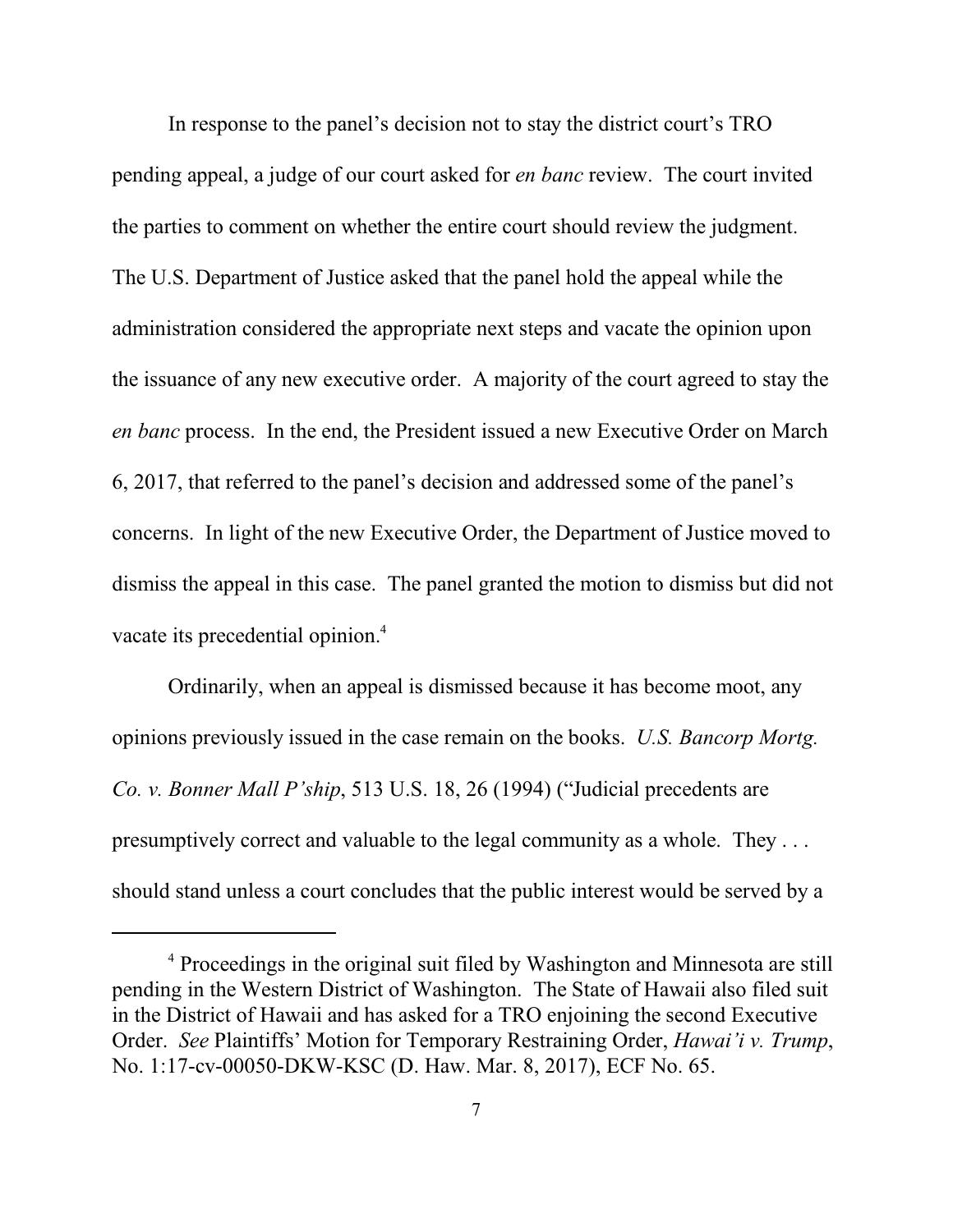vacatur." (citation omitted)). The court, however, has discretion to vacate its opinion to "clear[] the path for future relitigation of the issues between the parties," *United States v. Munsingwear, Inc.*, 340 U.S. 36, 40 (1950), or where "exceptional circumstances . . . counsel in favor of such a course," *U.S. Bancorp Mortg.*, 513 U.S. at 29. We should have exercised that discretion in this case because the panel made a fundamental error.<sup>5</sup> It neglected or overlooked critical cases by the Supreme Court and by our court making clear that when we are reviewing decisions about who may be admitted into the United States, we must defer to the judgment of the political branches.<sup>6</sup> That does not mean that we have no power of judicial review at all, but it does mean that our authority to second guess or to probe the decisions of those branches is carefully circumscribed. The panel's analysis conflicts irreconcilably with our prior cases. We had an obligation to

<sup>&</sup>lt;sup>5</sup> We have previously said that it is procedurally proper for a judge "to seek an en banc rehearing for the purpose of vacating [a panel's] decision." *United States v. Payton*, 593 F.3d 881, 886 (9th Cir. 2010).

<sup>&</sup>lt;sup>6</sup> To be clear, the panel made several other legal errors. Its holding that the States were likely to succeed on the merits of their procedural due process claims confounds century-old precedent. And its unreasoned assumption that courts should simply plop Establishment Clause cases from the domestic context over to the foreign affairs context ignores the realities of our world. But these errors are not what justified vacatur. Instead, it is the panel's treatment of *Kleindienst v. Mandel*, 408 U.S. 753 (1972), that called for an extraordinary exercise of our discretion to vacate the panel's opinion.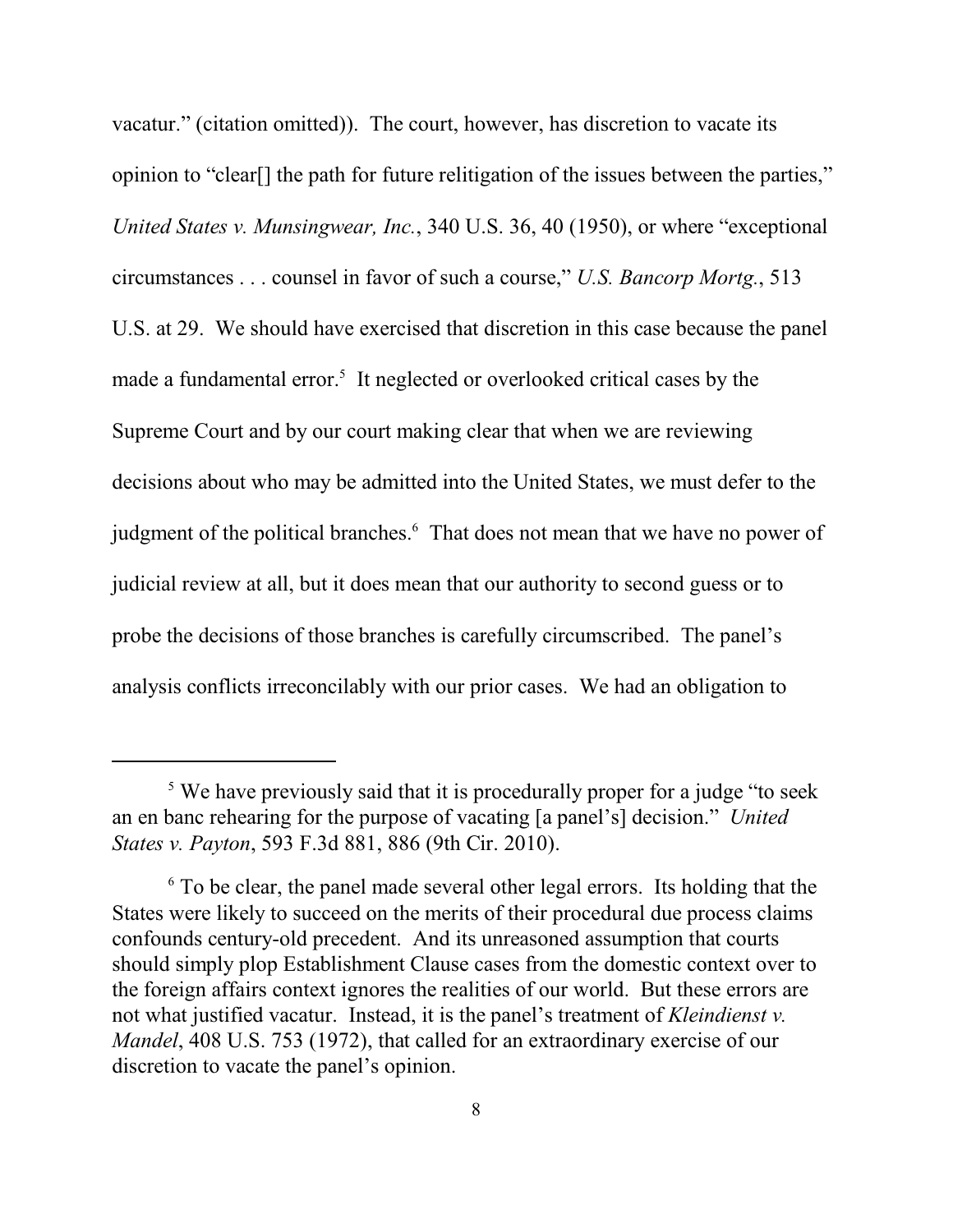vacate the panel's opinion in order to resolve that conflict and to provide consistent guidance to district courts and future panels of this court.

### II

The panel began its analysis from two important premises: first, that it is an "uncontroversial principle" that we "owe substantial deference to the immigration and national security policy determinations of the political branches," *Washington*, 847 F.3d at 1161; second, that courts can review constitutional challenges to executive actions, *see id.* at 1164. I agree with both of these propositions. Unfortunately, that was both the beginning and the end of the deference the panel gave the President.

How do we reconcile these two titan principles of constitutional law? It is indeed an "uncontroversial principle" that courts must defer to the political judgment of the President and Congress in matters of immigration policy. The Supreme Court has said so, plainly and often. *See*, *e.g.*, *Mathews v. Diaz*, 426 U.S. 67, 81 (1976) ("[T]he responsibility for regulating the relationship between the United States and our alien visitors has been committed to the political branches of the Federal Government."); *Harisiades*, 342 U.S. at 590 ("[N]othing in the structure of our Government or the text of our Constitution would warrant judicial review by standards which would require us to equate our political judgment with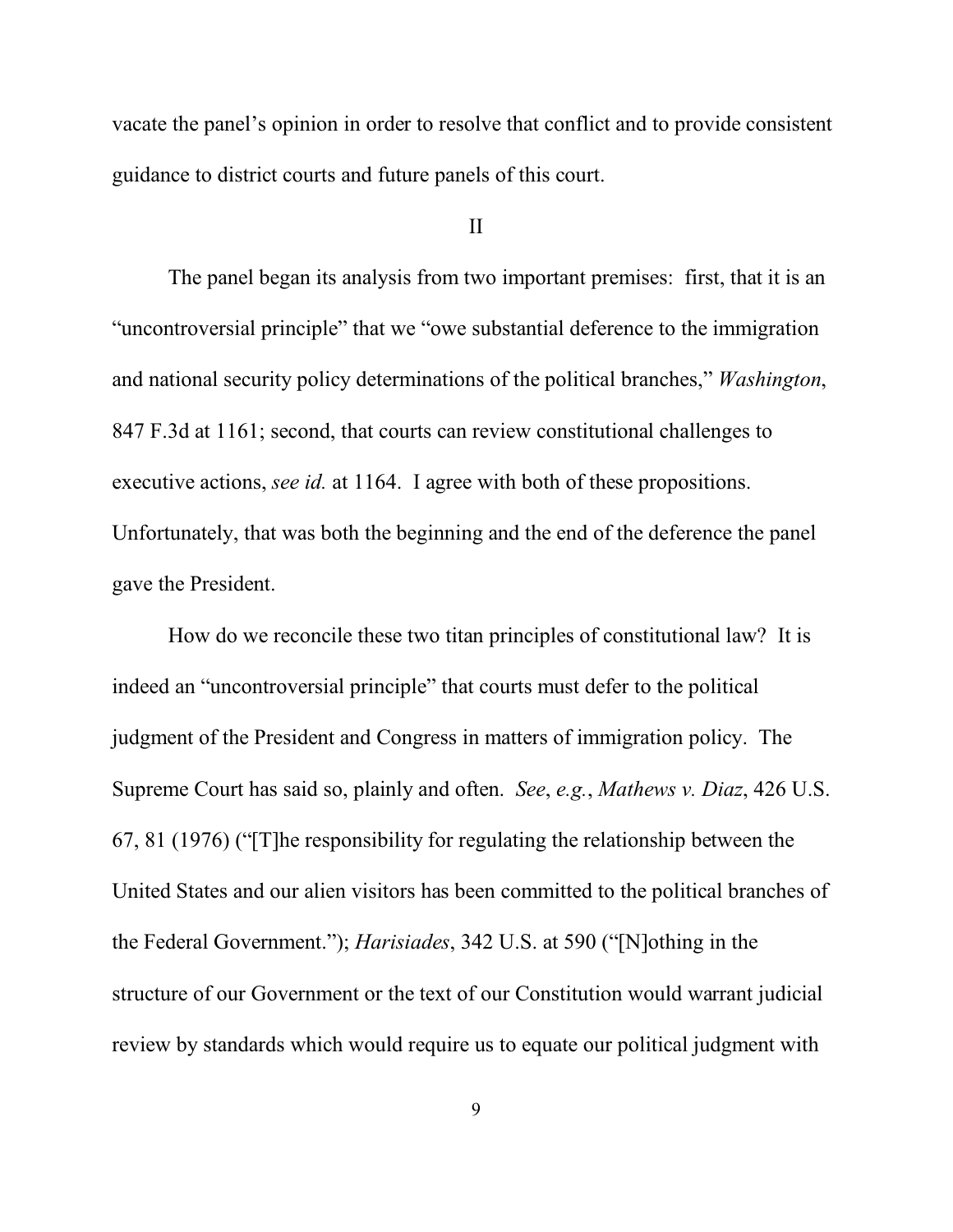that of Congress."); *Shaughnessy v. United States ex rel. Mezei*, 345 U.S. 206, 210 (1953) ("Courts have long recognized the power to expel or exclude aliens as a fundamental sovereign attribute exercised by the Government's political departments largely immune from judicial control."); *Henderson v. Mayor of N.Y.*, 92 U.S. (2 Otto) 259, 270–71 (1876). On the other hand, it seems equally fundamental that the judicial branch is a critical backstop to defend the rights of individuals against the excesses of the political branches. *See INS v. Chadha*, 462 U.S. 919, 941 (1983) (reviewing Congress's use of power over aliens to ensure that "the exercise of that authority does not offend some other constitutional restriction" (quoting *Buckley v. Valeo*, 424 U.S. 1, 132 (1976))).

The Supreme Court has given us a way to analyze these knotty questions, but it depends on our ability to distinguish between two groups of aliens: those who are present within our borders and those who are seeking admission. As the Court explained in *Leng May Ma v. Barber*,

It is important to note at the outset that our immigration laws have long made a distinction between those aliens who have come to our shores seeking admission, . . . and those who are within the United States after an entry, irrespective of its legality. In the latter instance the Court has recognized additional rights and privileges not extended to those in the former category who are merely "on the threshold of initial entry."

357 U.S. 185, 187 (1958) (quoting *Mezei*, 345 U.S. at 212). The panel did not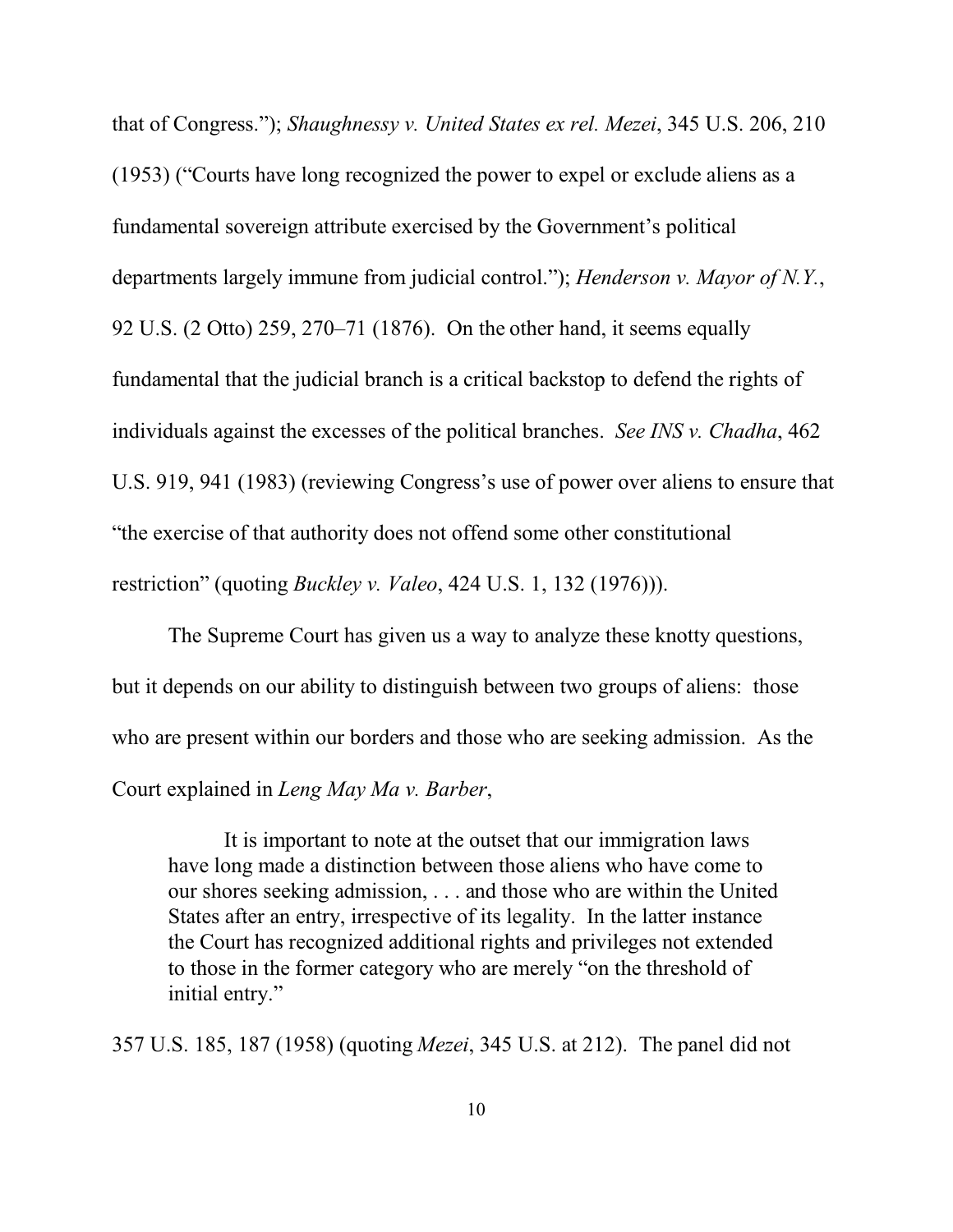recognize that critical distinction and it led to manifest error. The panel's decision is not only inconsistent with clear Supreme Court authority, but the panel missed a whole bunch of our own decisions as well.

#### A

The appropriate test for judging executive and congressional action affecting aliens who are outside our borders and seeking admission is set forth in *Kleindienst v. Mandel*, 408 U.S. 753 (1972). In *Mandel*, the government had denied a visa to a Marxist journalist who had been invited to address conferences at Columbia, Princeton, and Stanford, among other groups. Mandel and American university professors brought facial and as-applied challenges under the First and Fifth Amendments. The Court first made clear that Mandel himself, "as an unadmitted and nonresident alien, had no constitutional right of entry." *Id.* at 762. Then it addressed the First Amendment claims of the professors who had invited him. Recognizing that "First Amendment rights [were] implicated" in the case, the Court declined to revisit the principle that the political branches may decide whom to admit and whom to exclude. *Id.* at 765. It concluded that when the executive has exercised its authority to exclude aliens "on the basis of a facially legitimate and bona fide reason, the courts will neither look behind the exercise of that discretion, nor test it by balancing its justification against the First Amendment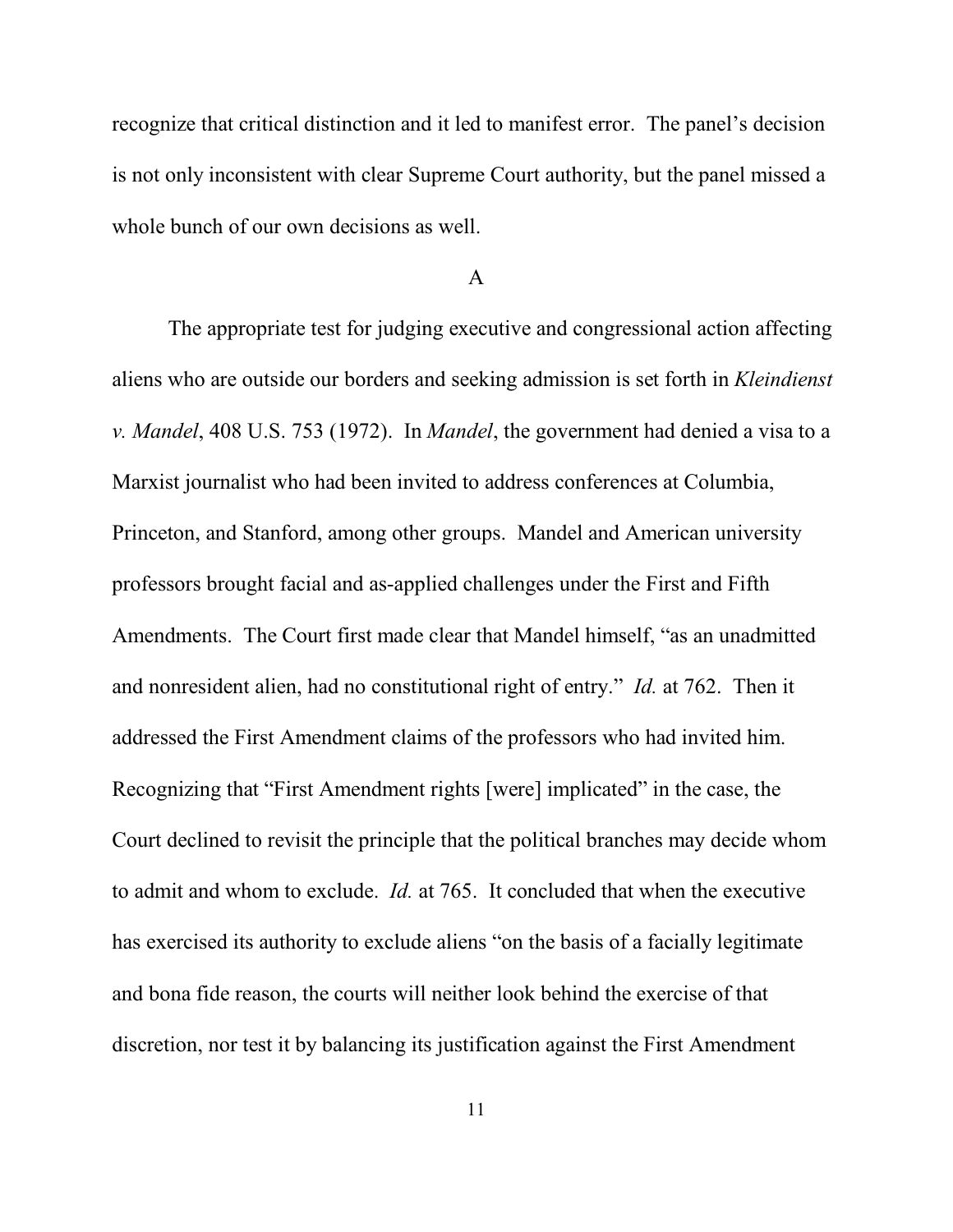interests of those who seek personal communication with the applicant." *Id.* at 770.

In this case, the government argued that *Mandel* provided the proper framework for analyzing the States' claims. The panel, however, tossed *Mandel* aside because it involved only a decision by a consular officer, not the President. *See Washington*, 847 F.3d at 1162 ("The present case, by contrast, is not about the application of a specifically enumerated congressional policy to the particular facts presented in an individual visa application. Rather the States are challenging the President's *promulgation* of sweeping immigration policy."). Two responses. First, the panel's declaration that we cannot look behind the decision of a consular officer, but can examine the decision of the President stands the separation of powers on its head. We give deference to a consular officer making an individual determination, but not the President when making a broad, national security-based decision? With a moment's thought, that principle cannot withstand the gentlest inquiry, and we have said so. *See Bustamante v. Mukasey*, 531 F.3d 1059, 1062 n.1 (9th Cir. 2008) ("We are unable to distinguish *Mandel* on the grounds that the exclusionary decision challenged in that case was not a consular visa denial, but rather the Attorney General's refusal to waive Mandel's inadmissibility. The holding is plainly stated in terms of the power delegated by Congress to 'the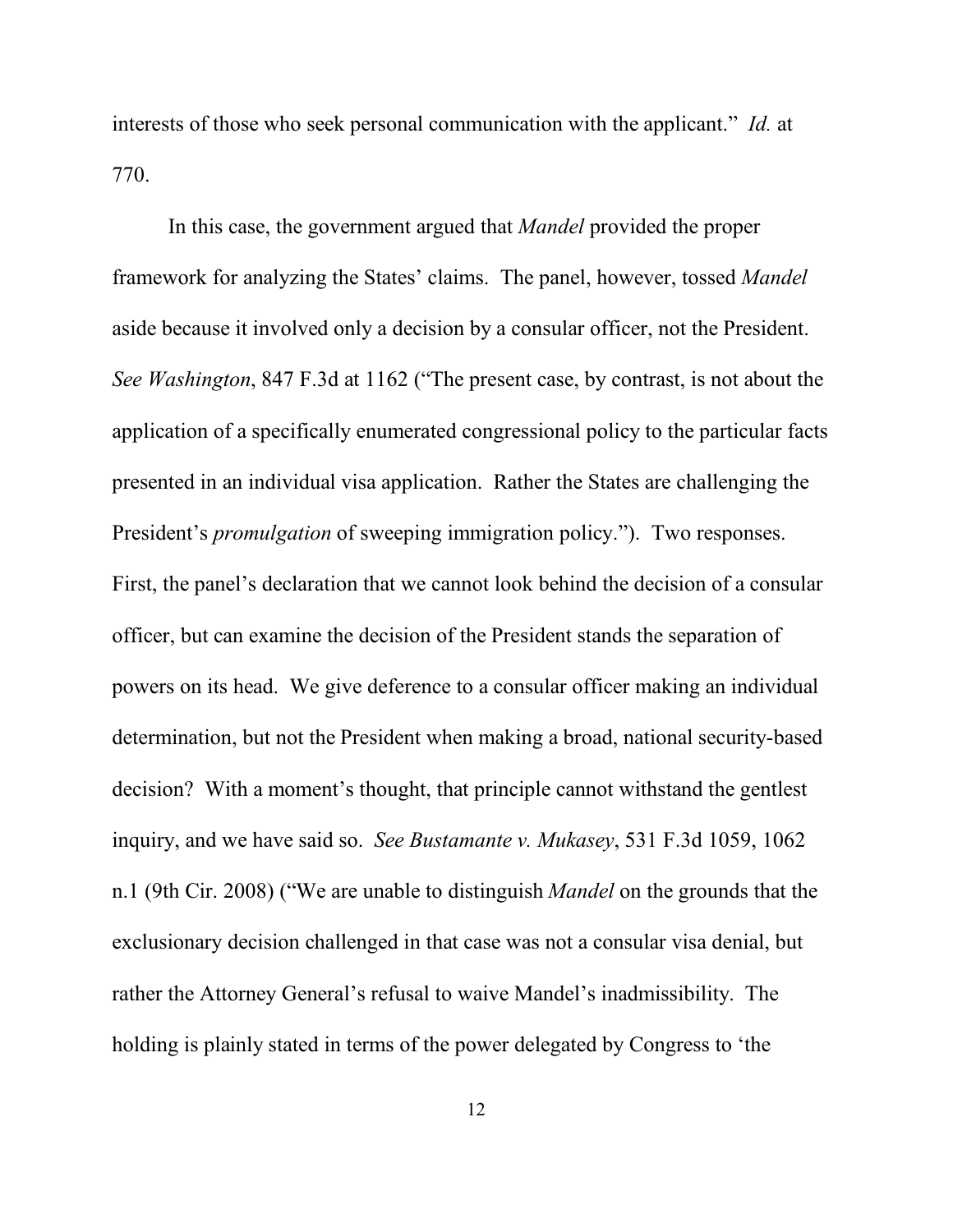Executive.' The Supreme Court said nothing to suggest that the reasoning or outcome would vary according to which executive officer is exercising the Congressionally-delegated power to exclude."). Second, the promulgation of broad policy is precisely what we expect the political branches to do; Presidents rarely, if ever, trouble themselves with decisions to admit or exclude individual visa-seekers. *See Knauff*, 338 U.S. at 543 ("[B]ecause the power of exclusion of aliens is also inherent in the executive department of the sovereign, Congress may in broad terms authorize the executive to exercise the power . . . for the best interests of the country during a time of national emergency."). If the panel is correct, it just wiped out any principle of deference to the executive.

Worse, the panel's decision missed entirely *Fiallo v. Bell*, 430 U.S. 787 (1977), and *Fiallo* answers the panel's reasons for brushing off *Mandel*. In *Fiallo*, the plaintiff brought a facial due process challenge to immigration laws giving preferential treatment to natural mothers of illegitimate children. As in *Mandel*, the constitutional challenge in *Fiallo* was "based on [the] constitutional rights of citizens." *Id.* at 795. The Court acknowledged that the challenge invoked "'double-barreled' discrimination based on sex and illegitimacy." *Id.* at 794. Either ground, if brought in a suit in a domestic context, would have invoked some kind of heightened scrutiny. *See Craig v. Boren*, 429 U.S. 190, 197 (1976) (sex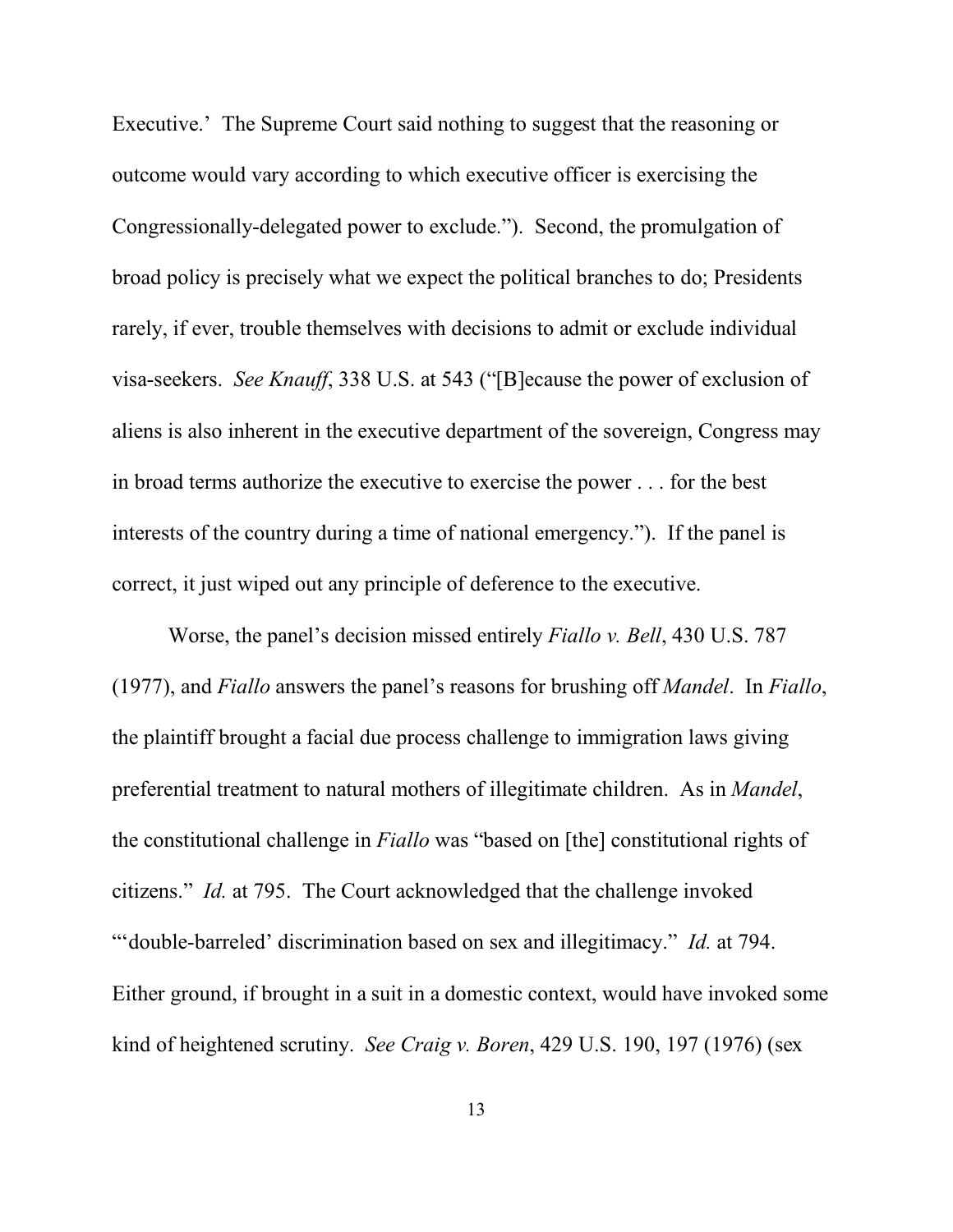discrimination); *Trimble v. Gordon*, 430 U.S. 762, 769 (1977) (illegitimacy). Rejecting the claim that "the Government's power in this area is never subject to judicial review," *Fiallo*, 430 U.S. at 795–96, 795 n.6, the Court held that *Mandel*'s "facially legitimate and bona fide reason" test was the proper standard: "We can see no reason to review the broad congressional policy choice at issue here under a more exacting standard than was applied in *Kleindienst v. Mandel*, a First Amendment case." *Id.* at 795; *see also id.* at 794 (rejecting "the suggestion that more searching judicial scrutiny is required"). Importantly, the Court reached that conclusion despite the fact the immigration laws at issue promulgated "sweeping immigration policy," *Washington*, 847 F.3d at 1162, just as the Executive Order did.

The panel's holding that "exercises of policymaking authority at the highest levels of the political branches are plainly not subject to the *Mandel* standard," *id.*, is simply irreconcilable with the Supreme Court's holding that it could "see no reason to review the broad congressional policy choice at issue [there] under a more exacting standard than was applied in *Kleindienst v. Mandel*," *Fiallo*, 430 U.S. at 795.

*Fiallo* wasn't the only Supreme Court case applying *Mandel* that the panel missed. In *Kerry v. Din*, 135 S. Ct. 2128 (2015), the Court confronted a case in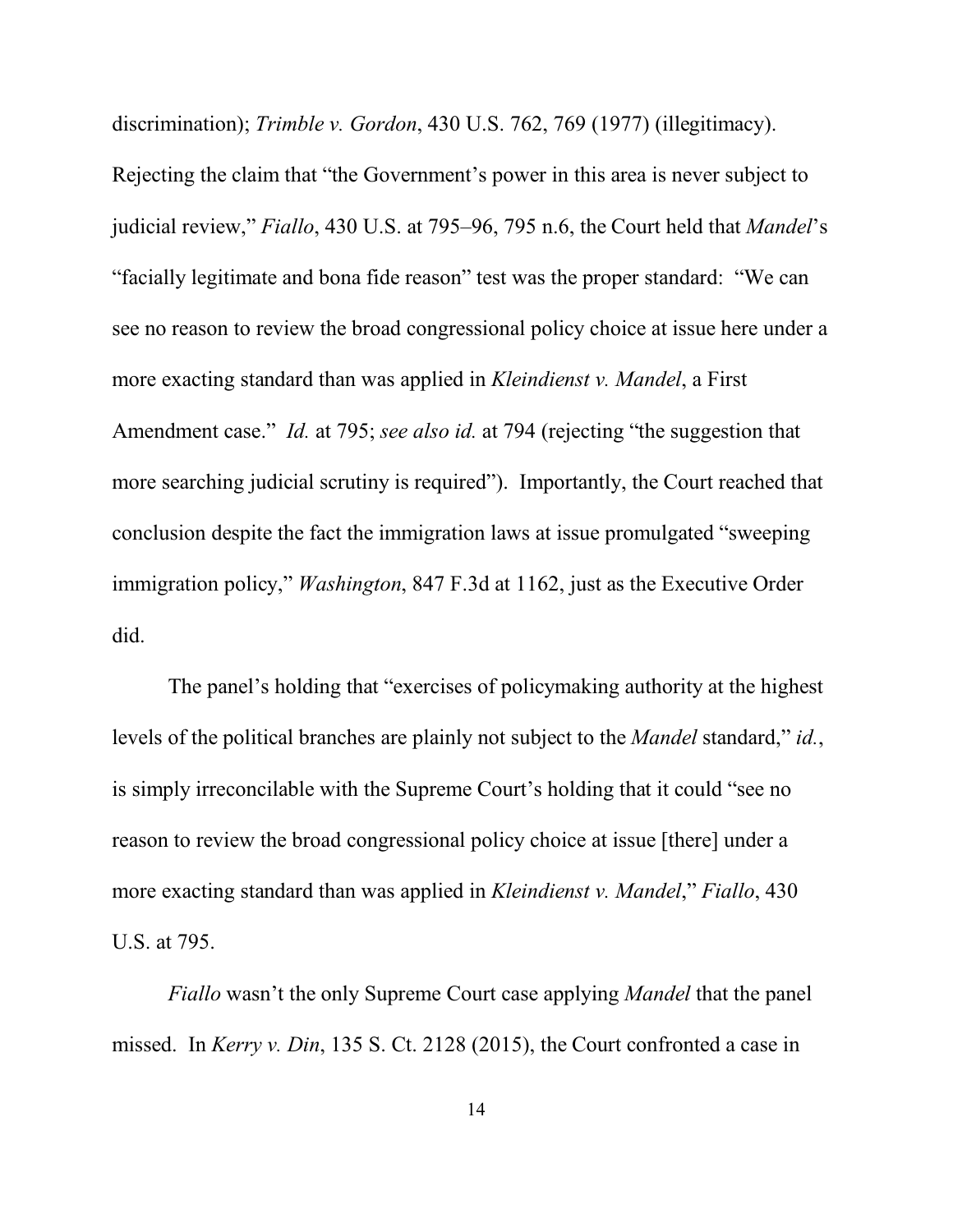which Din (a U.S. citizen) claimed that the government's refusal to grant her Afghani husband a visa violated her own constitutional right to live with her husband. A plurality held that Din had no such constitutional right. *Id.* at 2131 (plurality opinion). Justice Kennedy, joined by Justice Alito, concurred in the judgment, and we have held that his opinion is controlling. *Cardenas v. United States*, 826 F.3d 1164, 1171 (9th Cir. 2016). For purposes of the case, Justice Kennedy assumed that Din had a protected liberty interest, but he rejected her claim to additional procedural due process. "The conclusion that Din received all the process to which she was entitled finds its most substantial instruction in the Court's decision in *Kleindienst v. Mandel*." *Din*, 135 S. Ct. at 2139 (Kennedy, J., concurring in the judgment) (citation omitted). After reciting *Mandel*'s facts and holding, Justice Kennedy concluded that "[t]he reasoning and the holding in *Mandel* control here. That decision was based upon due consideration of the congressional power to make rules for the exclusion of aliens, and the ensuing power to delegate authority to the Attorney General to exercise substantial discretion in that field." *Id.* at 2140. Once the executive makes a decision "on the basis of a facially legitimate and bona fide reason," the courts may "'neither look behind the exercise of that discretion, nor test it by balancing its justification against' the constitutional interests of citizens the visa denial might implicate." *Id.*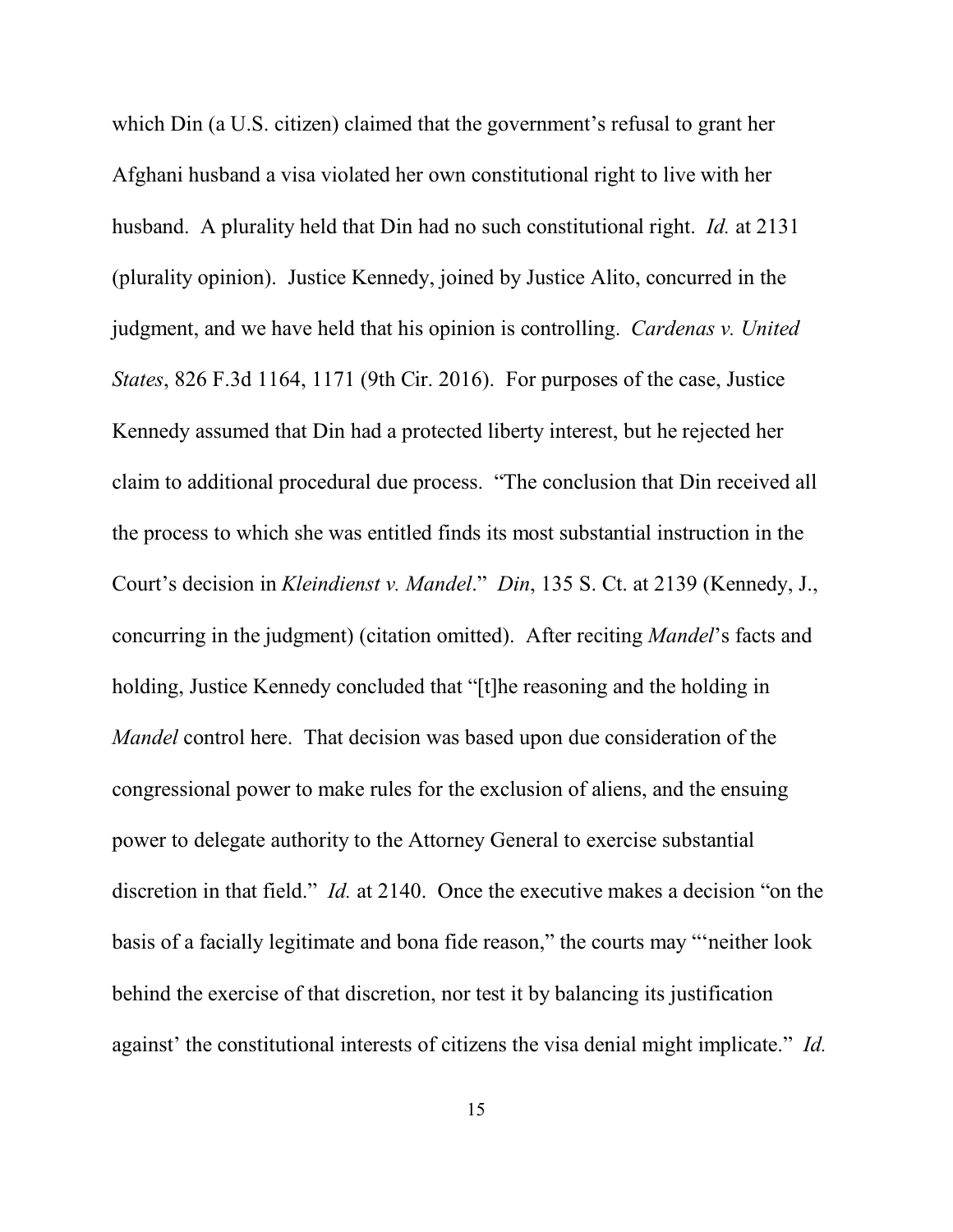(quoting *Mandel*, 408 U.S. at 770). Applying *Mandel*, Justice Kennedy concluded that "the Government satisfied any obligation it might have had to provide Din with a facially legitimate and bona fide reason for its action when it provided notice that her husband was denied admission to the country under [8 U.S.C.]  $\S$ 1182(a)(3)(B)." *Id.* at 2141. No more was required, and "[b]y requiring the Government to provide more, the [Ninth Circuit] erred in adjudicating Din's constitutional claims." *Id.*

The importance and continuing applicability of the framework set out in *Mandel* and applied in *Fiallo* and *Din* has been recognized in circumstances remarkably similar to the Executive Order. After the attacks of September 11, 2001, the Attorney General instituted the National Security Entry-Exit Registration System. That program required non-immigrant alien males (residing in the United States) over the age of sixteen from twenty-five countries—twenty-four Muslimmajority countries plus North Korea—to appear for registration and fingerprinting. One court referred to the program as "enhanced monitoring." *See Rajah v. Mukasey*, 544 F.3d 427, 433–34, 439 (2d Cir. 2008) (describing the program).<sup>7</sup> The aliens subject to the program filed a series of suits in federal courts across the

<sup>&</sup>lt;sup>7</sup> The aliens subject to the program were designated by country in a series of notices. The first notice covered five countries: Iran, Iraq, Libya, Sudan, and Syria. *See Rajah*, 544 F.3d at 433 n.3.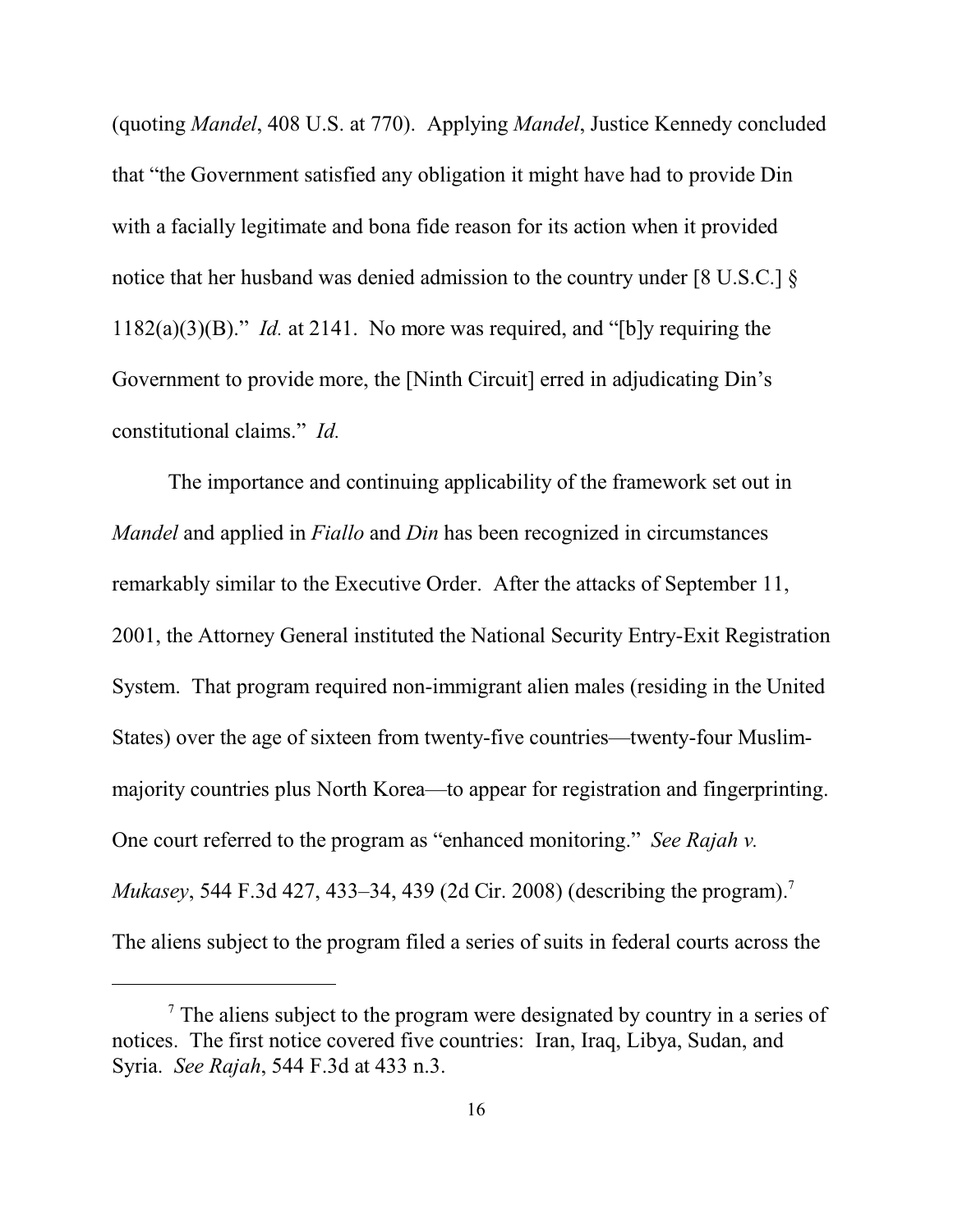United States. They contended that the program unconstitutionally discriminated against them on the basis of "their religion, ethnicity, gender, and race." *Id.* at 438. Similar to the claims here, the petitioners argued that the program "was motivated by an improper animus toward Muslims." *Id.* at 439.

Citing *Fiallo* and applying the *Mandel* test, the Second Circuit held that "[t]he most exacting level of scrutiny that we will impose on immigration legislation is rational basis review." *Id.* at 438 (alteration in original) (citation omitted). The court then found "a facially legitimate and bona fide reason for" the registration requirements because the countries were "selected on the basis of national security criteria." *Id.* at 438–39. The court rejected as having "no basis" the petitioners' claim of religious animus. *Id.* at 439. The court observed that "one major threat of terrorist attacks comes from radical Islamic groups." *Id.* It added:

Muslims from non-specified countries were not subject to registration. Aliens from the designated countries who were qualified to be permanent residents in the United States were exempted whether or not they were Muslims. The program did not target only Muslims: non-Muslims from the designated countries were subject to registration.

*Id.* Finally, the court refused to review the program for "its effectiveness and wisdom" because the court "ha[d] no way of knowing whether the Program's enhanced monitoring of aliens ha[d] disrupted or deterred attacks. In any event,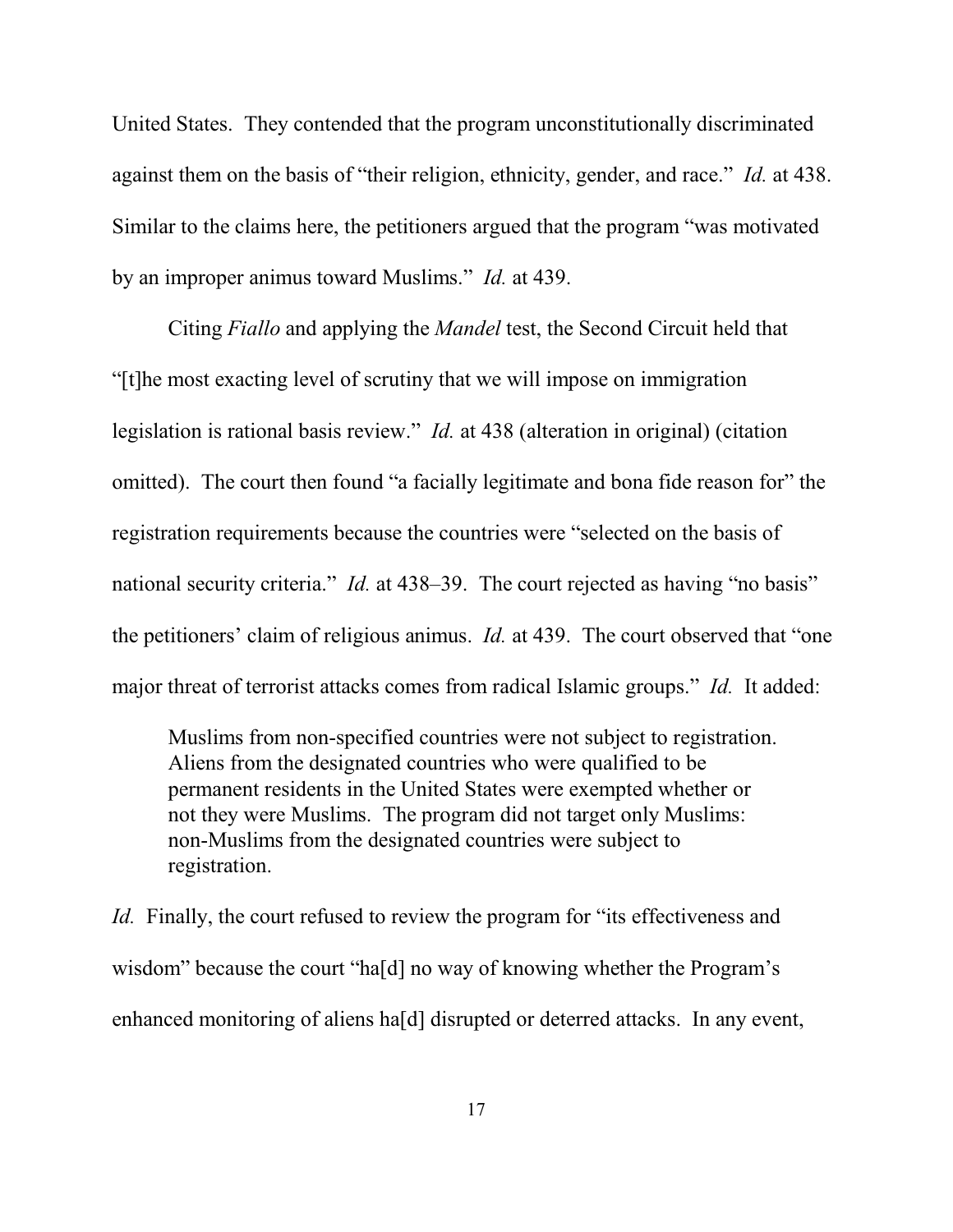such a consideration [was] irrelevant because an *ex ante* rather than *ex post* assessment of the Program [was] required under the rational basis test." *Id.* The Second Circuit thus unanimously rejected the petitioners' constitutional challenges and "join[ed] every circuit that ha[d] considered the issue in concluding that the Program [did] not violate Equal Protection guarantees." *Id.*; *see Malik v. Gonzales*, 213 F. App'x 173, 174–75 (4th Cir. 2007); *Kandamar v. Gonzales*, 464 F.3d 65, 72–74 (1st Cir. 2006); *Zafar v. U.S. Attorney Gen.*, 461 F.3d 1357, 1367 (11th Cir. 2006); *Hadayat v. Gonzales*, 458 F.3d 659, 664–65 (7th Cir. 2006); *Shaybob v. Attorney Gen.*, 189 F. App'x 127, 130 (3d Cir. 2006); *Ahmed v. Gonzales*, 447 F.3d 433, 439 (5th Cir. 2006); *see also Adenwala v. Holder*, 341 F. App'x 307, 309 (9th Cir. 2009); *Roudnahal v. Ridge*, 310 F. Supp. 2d 884, 892 (N.D. Ohio 2003). The panel was oblivious to this important history.

The combination of *Mandel*, *Fiallo*, and *Din*, and the history of their application to the post-9/11 registration program, is devastating to the panel's conclusion that we can simply apply ordinary constitutional standards to immigration policy. Compounding its omission, the panel missed all of our own cases applying *Mandel* to constitutional challenges to immigration decisions. *See*, *e.g.*, *Cardenas*, 826 F.3d at 1171 (discussing *Mandel* and *Din* extensively as the "standard of judicial review applicable to the visa denial" where petitioner alleged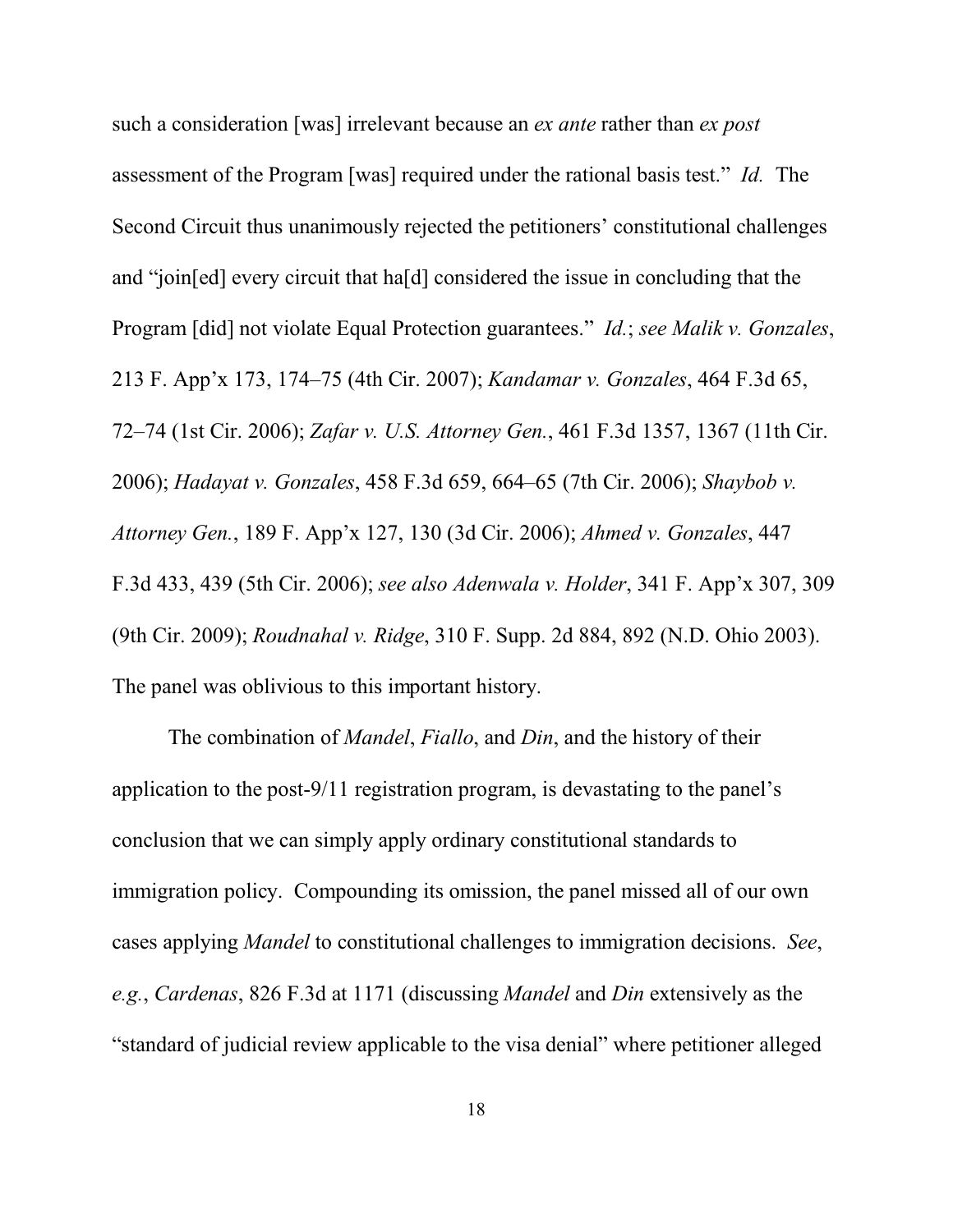due process and equal protection violations); *An Na Peng v. Holder*, 673 F.3d 1248, 1258 (9th Cir. 2012) (applying the *Mandel* standard to reject a lawful permanent resident's equal protection challenge against a broad policy); *Bustamante*, 531 F.3d at 1060 (applying *Mandel* to a due process claim and describing *Mandel* as "a highly constrained review"); *Padilla-Padilla v. Gonzales*, 463 F.3d 972, 978–79 (9th Cir. 2006) (applying *Mandel* to a due process challenge to the Illegal Immigration Reform and Immigrant Responsibility Act of 1996); *Nadarajah v. Gonzales*, 443 F.3d 1069, 1082 (9th Cir. 2006) (using the *Mandel* standard to address an alien's challenge to the executive's denial of parole to temporarily enter the United States, and finding the executive's reasons "were not facially legitimate and bona fide"); *Barthelemy v. Ashcroft*, 329 F.3d 1062, 1065 (9th Cir. 2003) (applying *Fiallo* to a facial equal protection challenge based on "former marital status"); *Noh v. INS*, 248 F.3d 938, 942 (9th Cir. 2001) (applying *Mandel* when an alien challenged the revocation of his visa); *see also Andrade-Garcia v. Lynch*, 828 F.3d 829, 834–35 (9th Cir. 2016) (discussing review under *Mandel*). Like the Second Circuit in *Rajah*, we too have repeatedly "equated [the *Mandel*] standard of review with rational basis review." *Barthelemy*, 329 F.3d at 1065; *see An Na Peng*, 673 F.3d at 1258; *Ablang v. Reno*, 52 F.3d 801, 805 (9th Cir. 1995). It is equally clear from our cases that we apply *Mandel* whether we are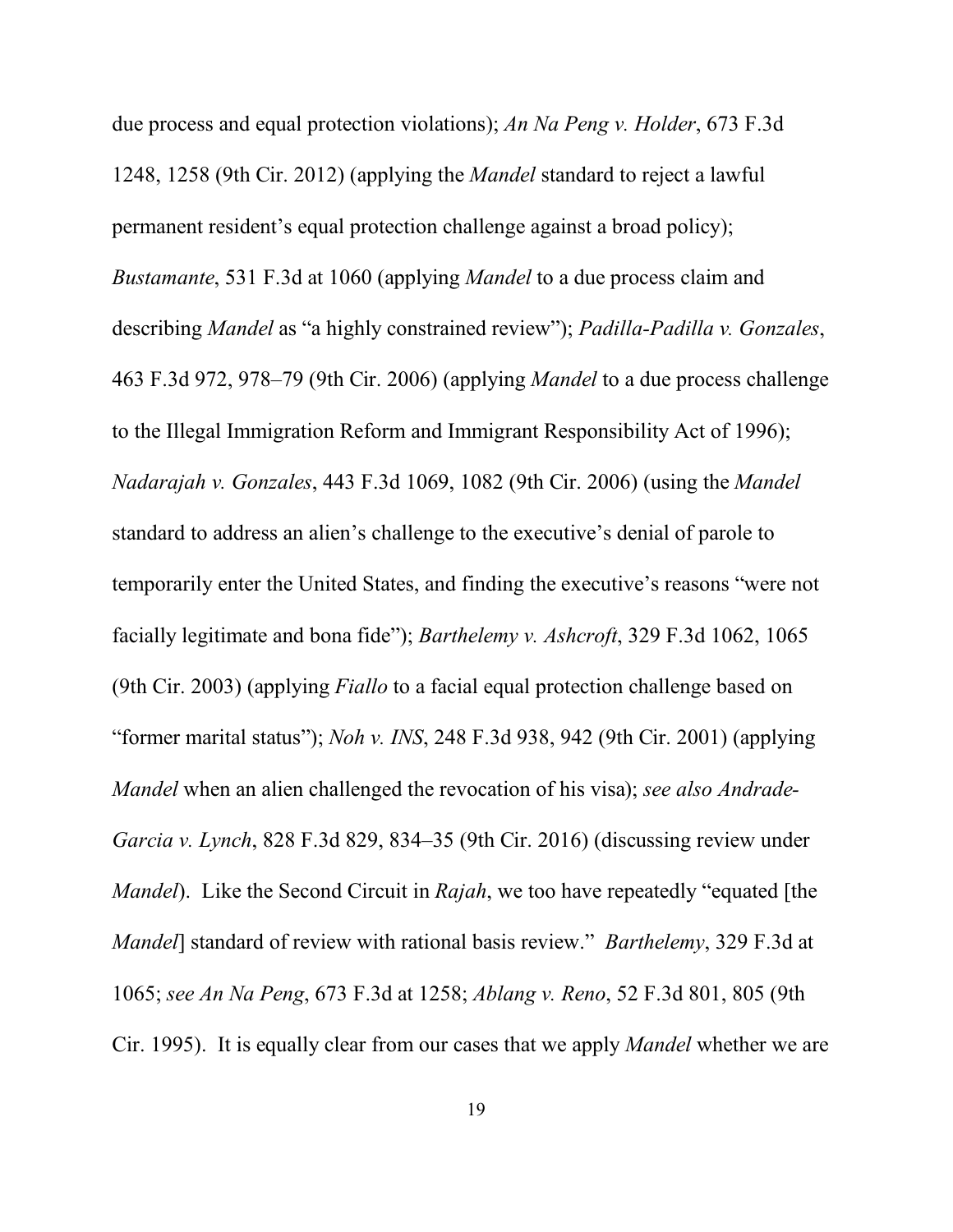dealing with an individual determination by the Attorney General or a consular officer, as in *Mandel* and *Din*, or with broad policy determinations, as in *Fiallo*. The panel's clear misstatement of law justifies vacating the opinion.

B

Applying *Mandel* here, the panel's error becomes obvious: the Executive Order was easily "facially legitimate" and supported by a "bona fide reason." As I have quoted above,  $\S 1182(f)$  authorizes the President to suspend the entry of "any" class of aliens" as he deems appropriate:

Whenever the President finds that the entry of any aliens or of any class of aliens into the United States would be detrimental to the interests of the United States, he may by proclamation, and for such period as he shall deem necessary, suspend the entry of all aliens or any class of aliens as immigrants or nonimmigrants, or impose on the entry of aliens any restrictions he may deem to be appropriate.

8 U.S.C.  $\S 1182(f).$ <sup>8</sup> Invoking this authority and making the requisite findings, the President "proclaim[ed] that the immigrant and nonimmigrant entry into the United States of aliens from [seven] countries . . . would be detrimental to the interests of

<sup>&</sup>lt;sup>8</sup> Regrettably, the panel never once mentioned  $\S 1182(f)$ , nor did it acknowledge that when acting pursuant it to it, the government's "authority is at its maximum, for it includes all that [the President] possesses in his own right plus all the Congress can delegate." *Youngstown*, 343 U.S. at 635 (Jackson, J., concurring); *see Knauff*, 338 U.S. at 542 ("When Congress prescribes a procedure concerning the admissibility of aliens, it is not dealing alone with a legislative power. It is implementing an inherent executive power.").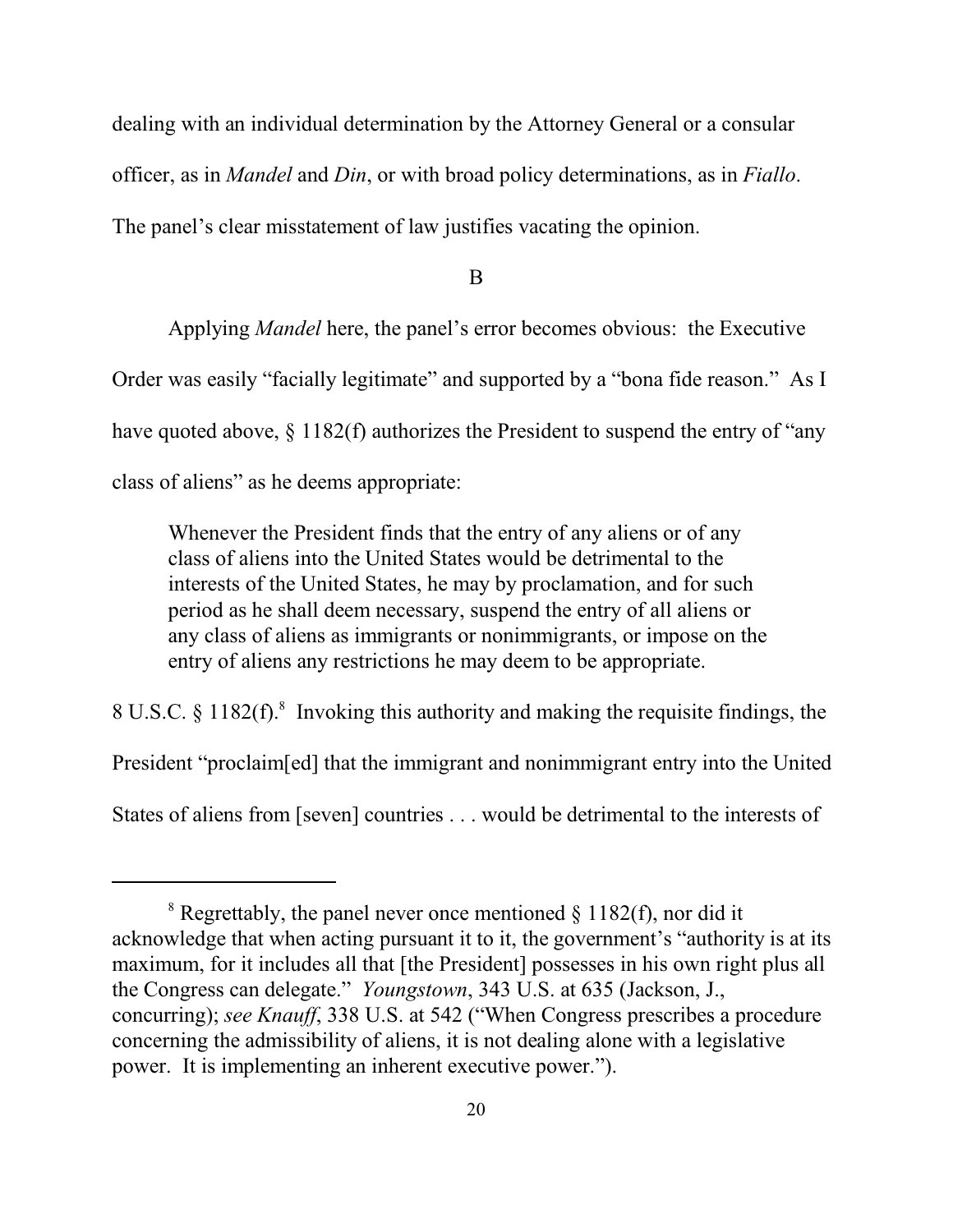the United States," and he suspended their entry for 90 days. Exec. Order No. 13769 § 3(c). As the Executive Order further noted, the seven countries—Iraq, Iran, Libya, Somalia, Sudan, Syria, and Yemen—had all been previously identified by either Congress, the Secretary of State, or the Secretary of Homeland Security (all in prior administrations) as "countries or areas of concern" because of terrorist activity.<sup>9</sup> The President noted that we "must be vigilant" in light of "deteriorating conditions in certain countries due to war, strife, disaster, and civil unrest." *Id.* § 1. The President's actions might have been more aggressive than those of his predecessors, but that was his prerogative. Thus, the President's actions were supported by a "facially legitimate and bona fide" reason.

Justice Kennedy indicated in *Din* that it might have been appropriate to "look behind" the government's exclusion of Din's husband if there were "an affirmative showing of bad faith on the part of the consular officer who denied [the

<sup>9</sup> *Iraq and Syria*: Congress has disqualified nationals or persons who have been present in Iraq and Syria from eligibility for the Visas Waiver Program. 8 U.S.C. § 1187(a)(12)(A)(i)(I), (ii)(I).

*Iran, Sudan, and Syria*: Under § 1187(a)(12)(A)(i)(II), (ii)(II), the Secretary of State has designated Iran, Sudan, and Syria as state sponsors of terrorism because the "government . . . repeatedly provided support of acts of international terrorism."

*Libya, Somalia, and Yemen*: Similarly, under § 1187(a)(12)(A)(i)(III), (ii)(III), the Secretary of Homeland Security has designated Libya, Somalia, and Yemen as countries where a foreign terrorist organization has a significant presence in the country or where the country is a safe haven for terrorists.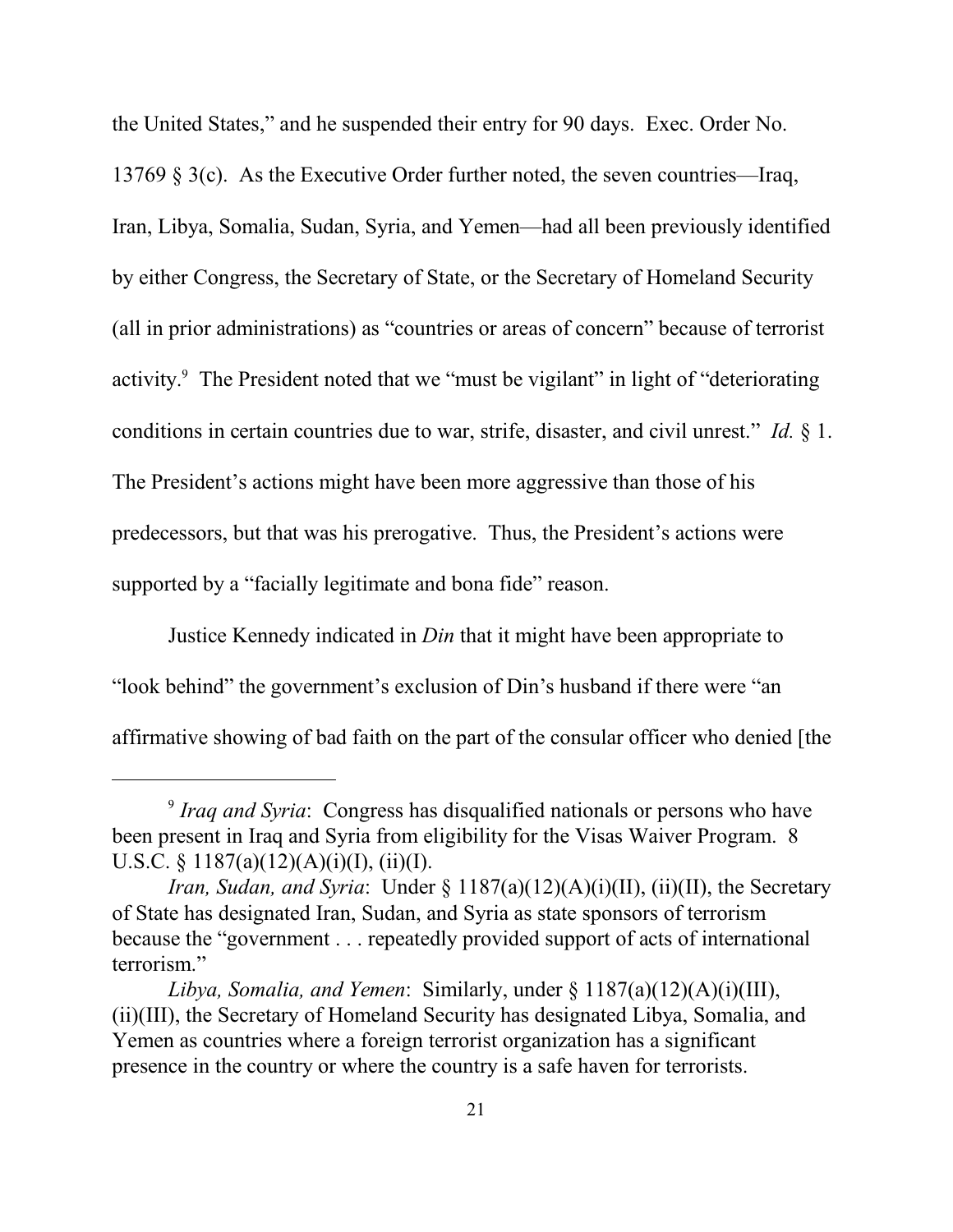husband's] visa." *Din*, 135 S. Ct. at 2141 (Kennedy, J., concurring in the judgment). Because the panel never discussed *Din*, let alone claimed that Justice Kennedy's comment might allow us to peek behind the facial legitimacy of the Executive Order, I need not address the argument in detail. Suffice it to say, it would be a huge leap to suggest that *Din*'s "bad faith" exception also applies to the motives of broad-policy makers as opposed to those of consular officers.

Even if we have questions about the basis for the President's ultimate findings—whether it was a "Muslim ban" or something else—we do not get to peek behind the curtain. So long as there is *one* "facially legitimate and bona fide" reason for the President's actions, our inquiry is at an end. As the Court explained in *Reno v. American-Arab Anti-Discrimination Committee*, 525 U.S. 471 (1999):

The Executive should not have to disclose its "real" reasons for deeming nationals of a particular country a special threat—or indeed for simply wishing to antagonize a particular foreign country by focusing on that country's nationals—and even it if did disclose them a court would be ill equipped to determine their authenticity and utterly unable to assess their adequacy.

*Id.* at 491; *see Mezei*, 345 U.S. at 210–12; *Knauff*, 338 U.S. at 543.

The panel faulted the government for not coming forward in support of the Executive Order with evidence—including "classified information." *Washington*, 847 F.3d at 1168 & nn.7–8. First, that is precisely what the Court has told us we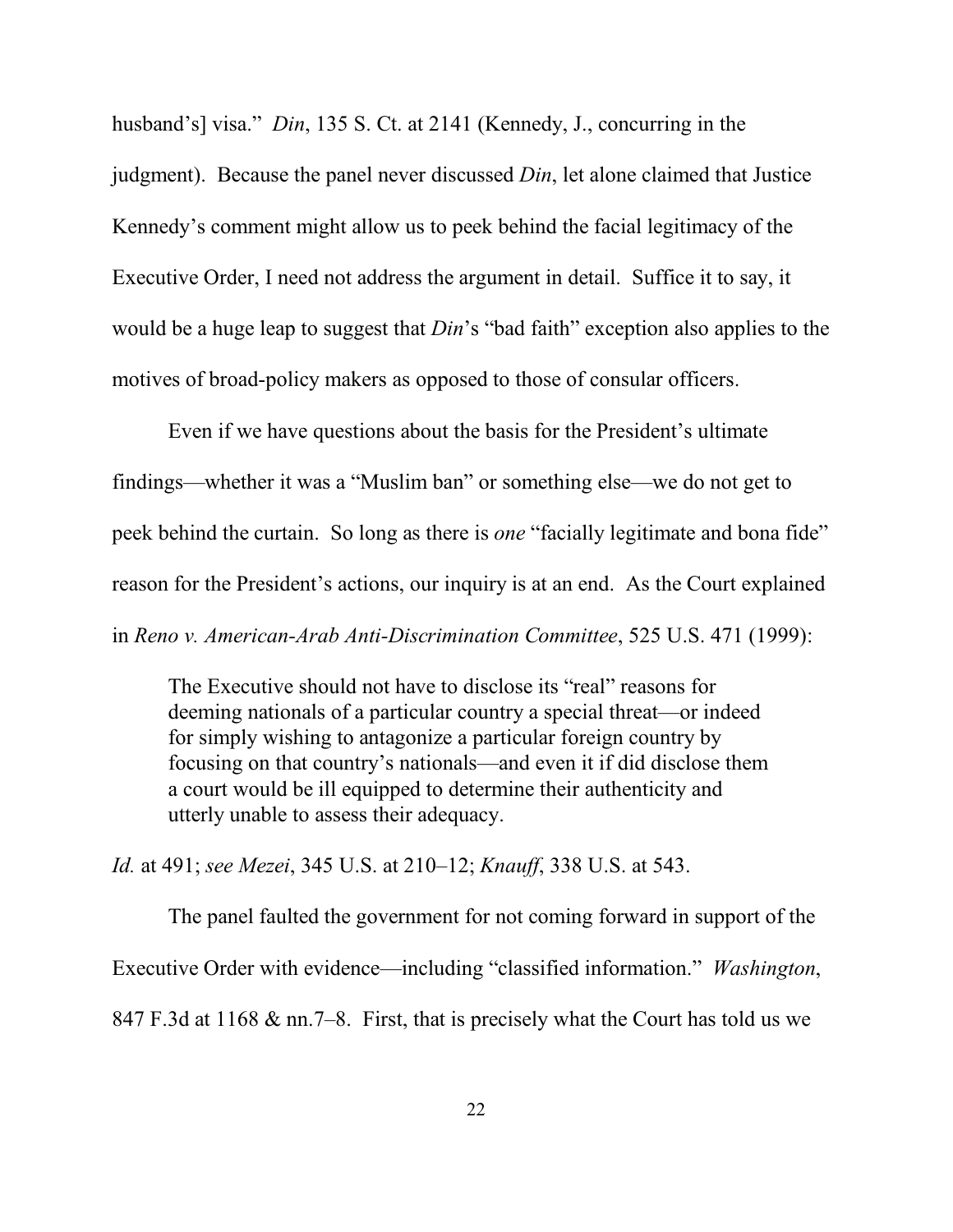should not do. Once the facial legitimacy is established, we may not "look behind the exercise of that discretion." *Fiallo*, 430 U.S. at 795–96 (quoting *Mandel*, 408 U.S. at 770). The government may provide more details "when it sees fit" or if Congress "requir[es] it to do so," but we may not require it. *Din*, 135 S. Ct. at 2141 (Kennedy, J., concurring in the judgment). Second, that we have the capacity to hold the confidences of the executive's secrets does not give us the right to examine them, even under the most careful conditions. As Justice Kennedy wrote in *Din*, "in light of the national security concerns the terrorism bar addresses[,] . . . even if . . . sensitive facts could be reviewed by courts *in camera*, the dangers and difficulties of handling such delicate security material further counsel against requiring disclosure." *Id.*; *see Chi. & S. Air Lines v. Waterman S.S. Corp.*, 333 U.S. 103, 111 (1948) ("It would be intolerable that courts, without the relevant information, should review and perhaps nullify actions of the Executive taken on information properly held secret. Nor can courts sit in camera in order to be taken into executive confidences."). When we apply the correct standard of review, the President does not have to come forward with supporting documentation to explain the basis for the Executive Order.

The panel's errors are many and obvious. Had it applied the proper standard, the panel should have stopped here and issued the stay of the district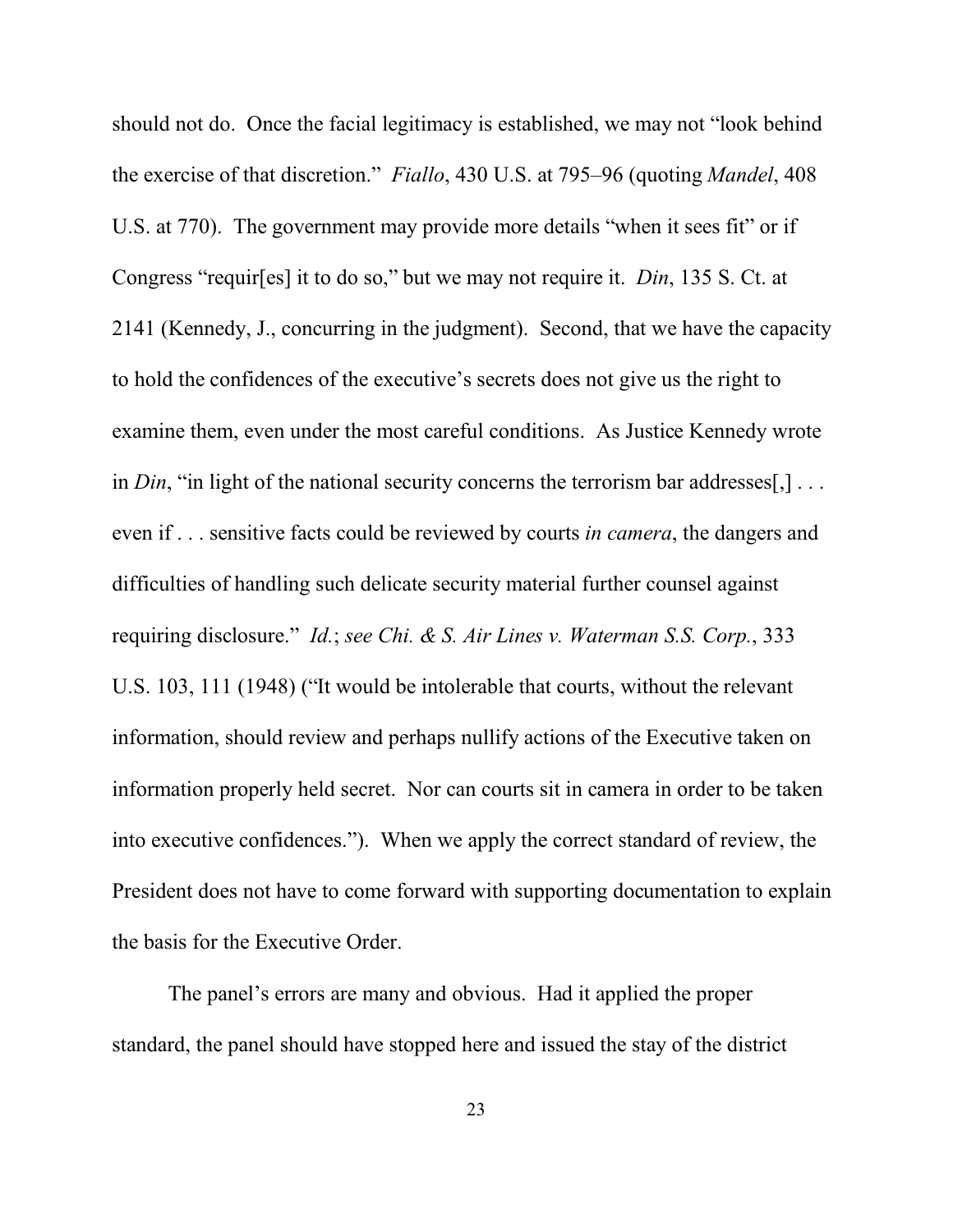court's TRO. Instead, the panel opinion stands contrary to well-established separation-of-powers principles. We have honored those principles in our prior decisions; the panel failed to observe them here. If for no other reason, we should have gone *en banc* to vacate the panel's opinion in order to keep our own decisions straight.

#### III

We are all acutely aware of the enormous controversy and chaos that attended the issuance of the Executive Order. People contested the extent of the national security interests at stake, and they debated the value that the Executive Order added to our security against the real suffering of potential emigres. As tempting as it is to use the judicial power to balance those competing interests as we see fit, we cannot let our personal inclinations get ahead of important, overarching principles about who gets to make decisions in our democracy. For better or worse, every four years we hold a contested presidential election. We have all found ourselves disappointed with the election results in one election cycle or another. But it is the best of American traditions that we also understand and respect the consequences of our elections. Even when we disagree with the judgment of the political branches—and perhaps *especially* when we disagree—we have to trust that the wisdom of the nation as a whole will prevail in the end.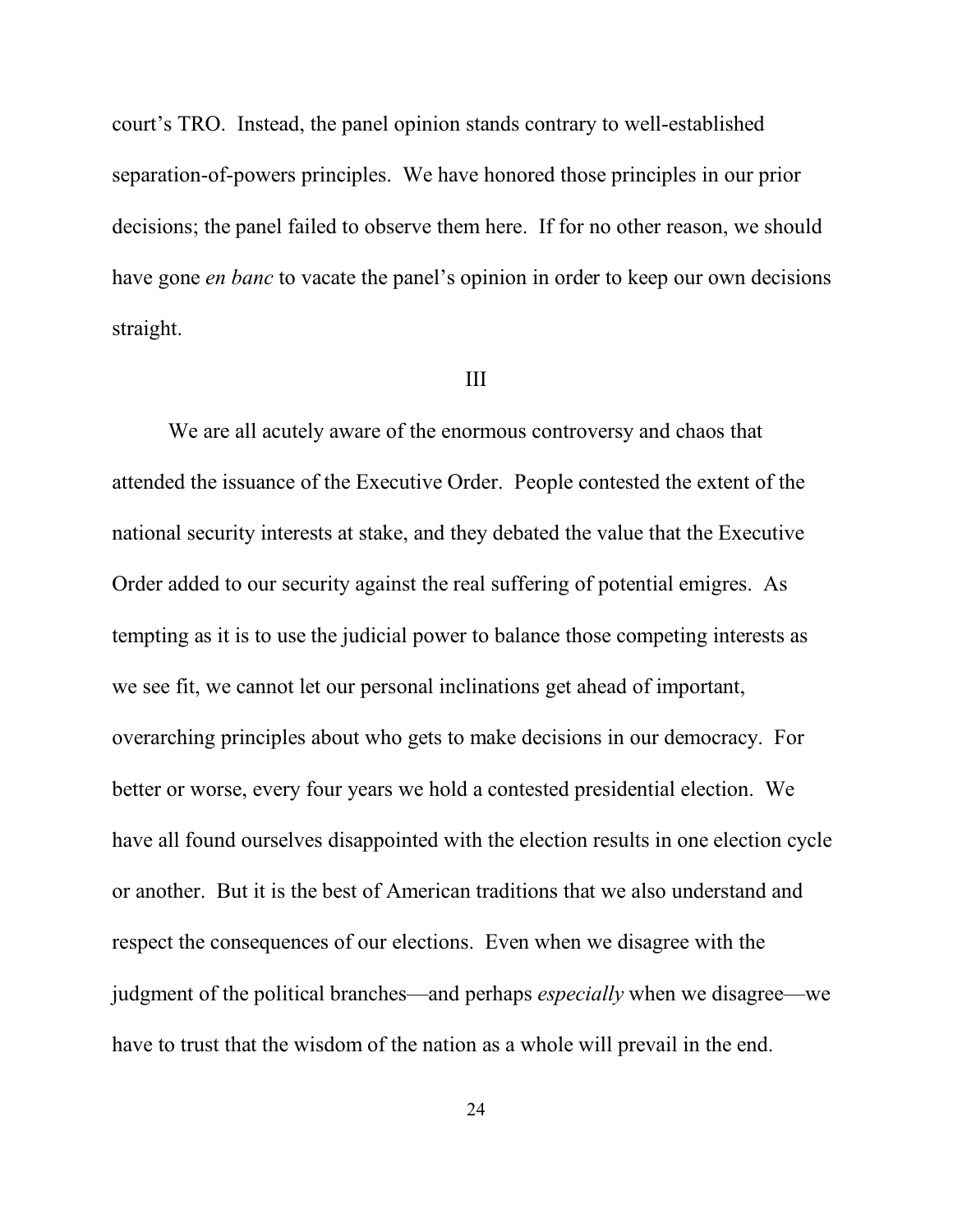Above all, in a democracy, we have the duty to preserve the liberty of the people by keeping the enormous powers of the national government separated. We are judges, not Platonic Guardians. It is our duty to say what the law is, and the meta-source of our law, the U.S. Constitution, commits the power to make foreign policy, including the decisions to permit or forbid entry into the United States, to the President and Congress. We will yet regret not having taken this case *en banc* to keep those lines of authority straight.

Finally, I wish to comment on the public discourse that has surrounded these proceedings. The panel addressed the government's request for a stay under the worst conditions imaginable, including extraordinarily compressed briefing and argument schedules and the most intense public scrutiny of our court that I can remember. Even as I dissent from our decision not to vacate the panel's flawed opinion, I have the greatest respect for my colleagues. The personal attacks on the distinguished district judge and our colleagues were out of all bounds of civic and persuasive discourse—particularly when they came from the parties. It does no credit to the arguments of the parties to impugn the motives or the competence of the members of this court; *ad hominem* attacks are not a substitute for effective advocacy. Such personal attacks treat the court as though it were merely a political forum in which bargaining, compromise, and even intimidation are acceptable